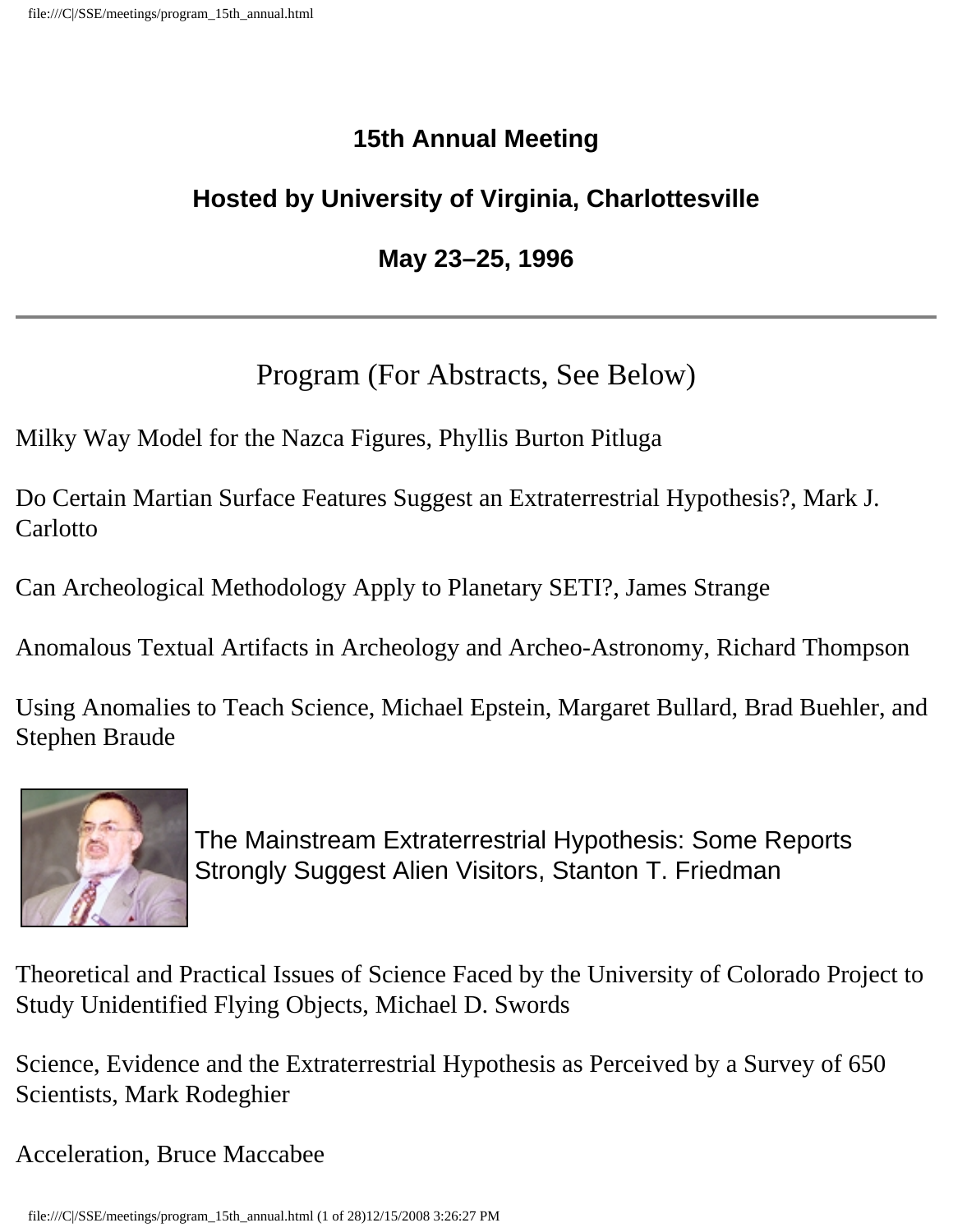A Deviance Perspective on Ufology and Normal Science, Charles F. Emmons

A Bayesian Approach to Hypothesis Testing, Peter A. Sturrock

An Experiment to Determine the Scaling of Anomalously-Induced Statistical Bias with the Lability of a Random Process, Michael Ibison

Alien Abduction and Structurally Determined Reality, Caroline McLeod

Memory Retrieval and the UFO Abduction Phenomenon, David M. Jacobs

![](_page_1_Picture_6.jpeg)

Gender Differences in Human/Machine Anomalies, Brenda J. Dunne

Information, Consciousness, and Health, Robert G. Jahn

Silent Shockwaves: Evidence for Presentiment of Emotional Futures, Dean I. Radin

Experimenter Expectations and Distant Intentionality on Biological Systems, Marilyn Schlitz and Richard Wiseman

Accusers of Child Sexual Abuse Who Recanted, Harold Lief

Hypnosis and Delayed Recall, Fred H. Frankel

Physiological Parameters of the Relief of Pain with Hypnosis, Brian D. Kiernan, Joseph R. Dane, Lawrence H. Phillips, and Donald D. Price

Testing the Radial Appliance, Douglas Richards, David McMillin, Eric Mein, and Carl Nelson

A Three-Dimensional, Dynamic Geometric Pattern with Possible Psychological, Spiritual and Physical Implications, John L. Petersen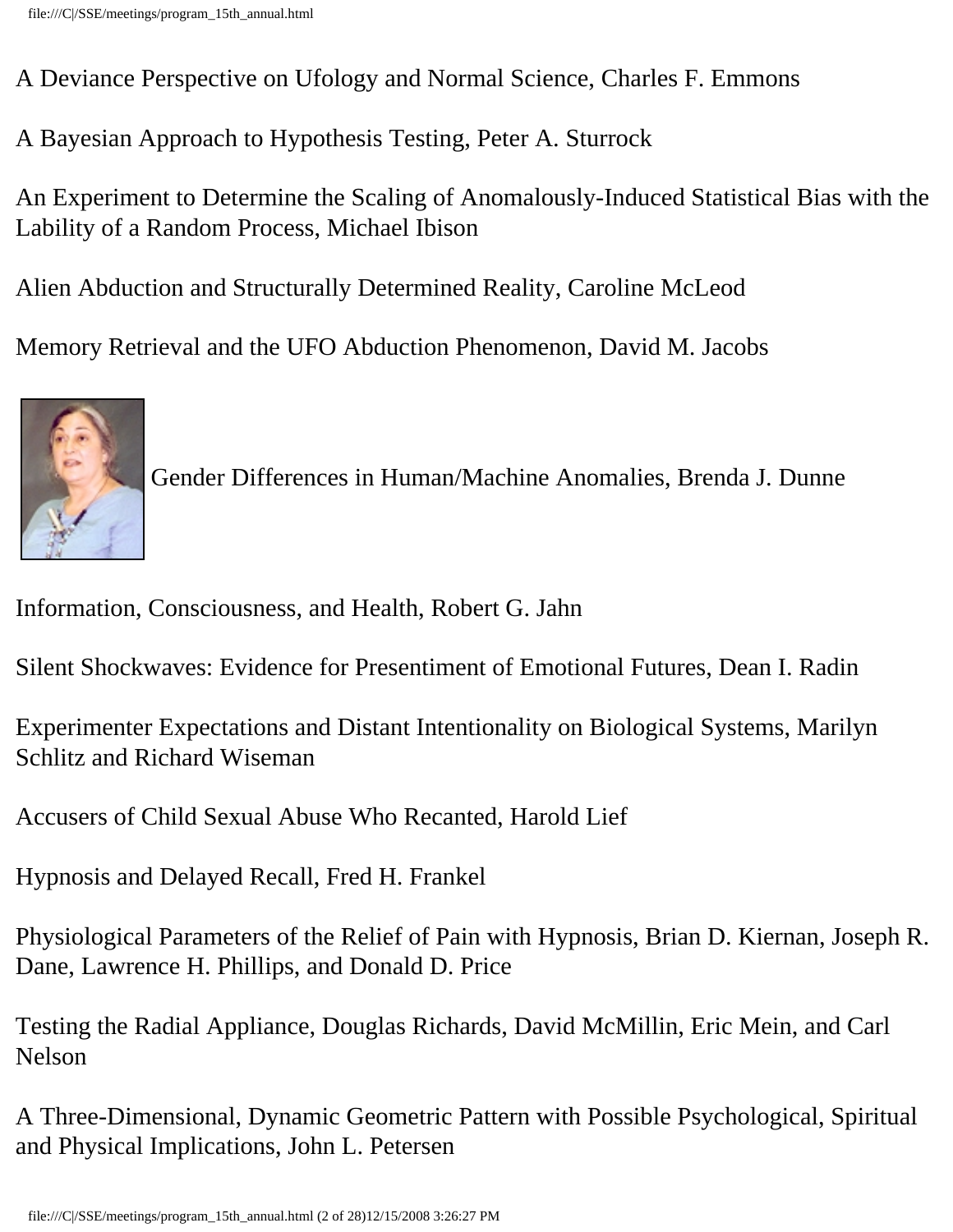The Powerful Intangible Effect of Person, Stewart G. Wolf

A Controlled Study of Paranormal Healing, Bruce Greyson

Terminological Problems Related to Psi Healing, Savely L. Savva

Effects of Sympathetic Magic Healing Techniques on the Physiology of a Remote Person, Jannine M. Rebman, Dean I. Radin, Russell A. Hapke and Kelly Gaughan

Christian Science — A Very Controversial Religion and Science, H. D. Froning, Jr.

Personality and Abilities of Children Claiming Previous Life Memories, Erlendur Haraldsson

Is it Possible to Induce Protective Effects with Serial Agitated High Dilutions, Wayne B. Jonas

Research in Acupuncture, Claire M. Cassidy

Microbial Mysteries: Rethinking Pleomorphism in Biology and Medicine, Beverly Rubik

Information and Sensory Perception, William D. Rowe

Investigation of an Alleged PK Superstar, Stephen E. Braude

![](_page_2_Picture_12.jpeg)

Wishing for Good Weather: A Natural Experiment in Group Consciousness, Roger D. Nelson

> **Society for Scientific Exploration 15th Annual Meeting Abstracts**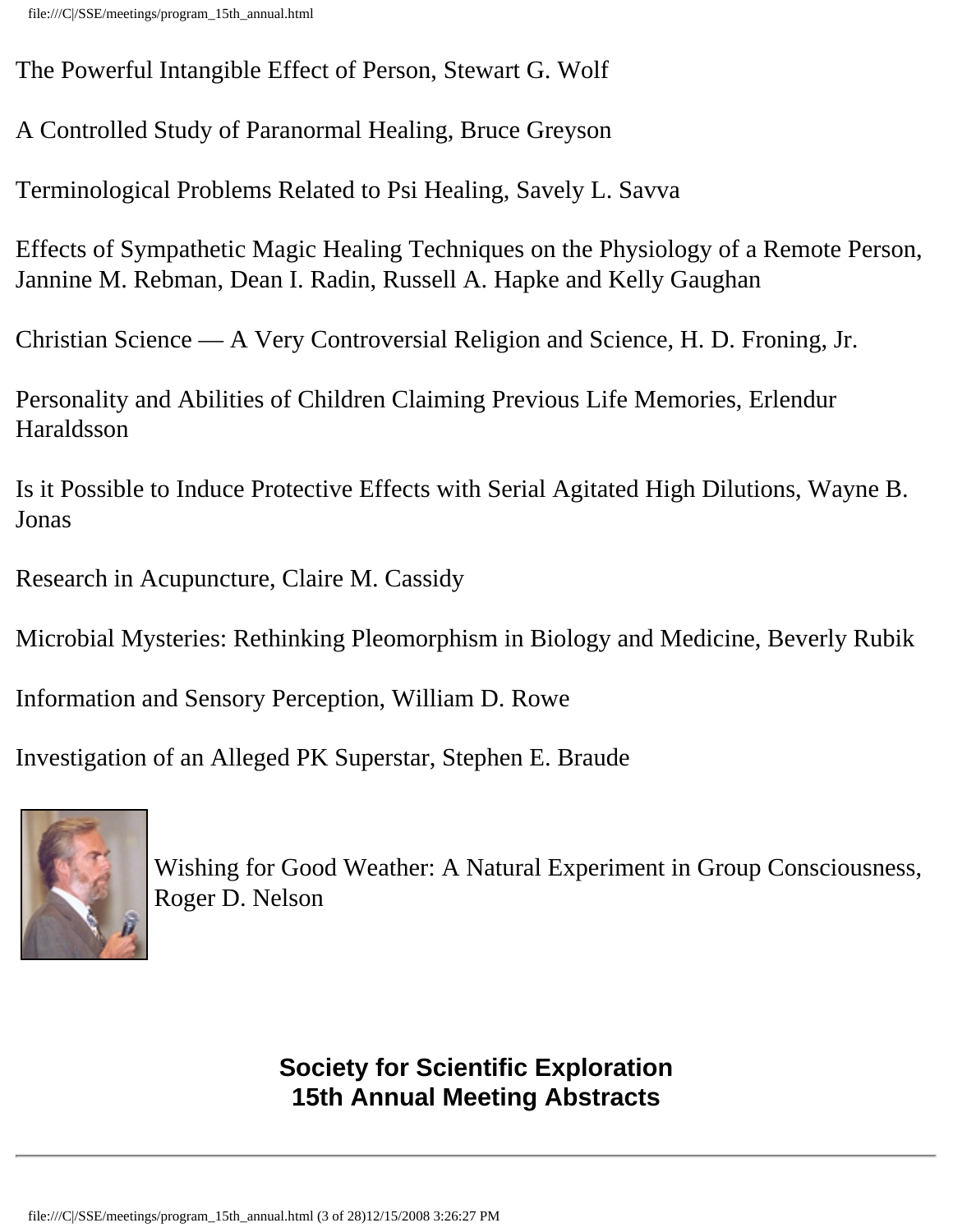### **Milky Way Model for the Nazca Figures**

# **Phyllis Burton Pitluga The Adler Planetarium, Chicago, IL**

New field measurements and computer analysis link the gigantic ground drawings to the Andean tradition of dividing up space and time by cycles of the Milky Way. By including ethnoastronomy inthe analysis, these conclusions differ from previous researchers. The first hypothesis tested was that the figures could be considered like labels to the lines. Of the twenty-seven figures, ten are birds, three are whales, and two are seaweed plants. Theodolite measurements revealed a non-random distribution of the directions of lines attached to look-alike figures. The second test showed a physical relationship of presentday Andean plant and animal figures imagined as silhouettes in dark spots along the Milky Way to figure-lines pointing to the rising and/or setting of the same Andean figure 2000 years ago. In the third test, all other lines extending to the desert horizon from a figure center keyed into dark spots and bright stars along the Milky Way at the same Local Sidereal Time in the same year. Finally, the directions of the long axis of each quadrangle related to the same sky in the same year at each site. Linking these findings with what is known about the Nazca culture, an agricultural-ceremonial model is presented describing how this site may have been used.

### **Do Certain Martian Surface Features Suggest an Extraterrestrial Hypothesis?**

### **Mark J. Carlotto 5 Ryans Place, Beverly, MA 01915**

Findings from a series of independent investigations are summarized and presented as evidence in support of the hypothesis that certain features on the Martian surface are artificial in origin. The discussion focuses on the Cydonia region in Mars' northern hemisphere. The features under investigation include a formation approximately 1 x 3 km in area that resembles a humanoid face staring up into space from the surface and a number of nearby objects. One set of objects located about 20 km southwest of the Face which has been termed the "City" contains several unusual structures comparable in size to the Face and a number of smaller structures which together with the larger objects in the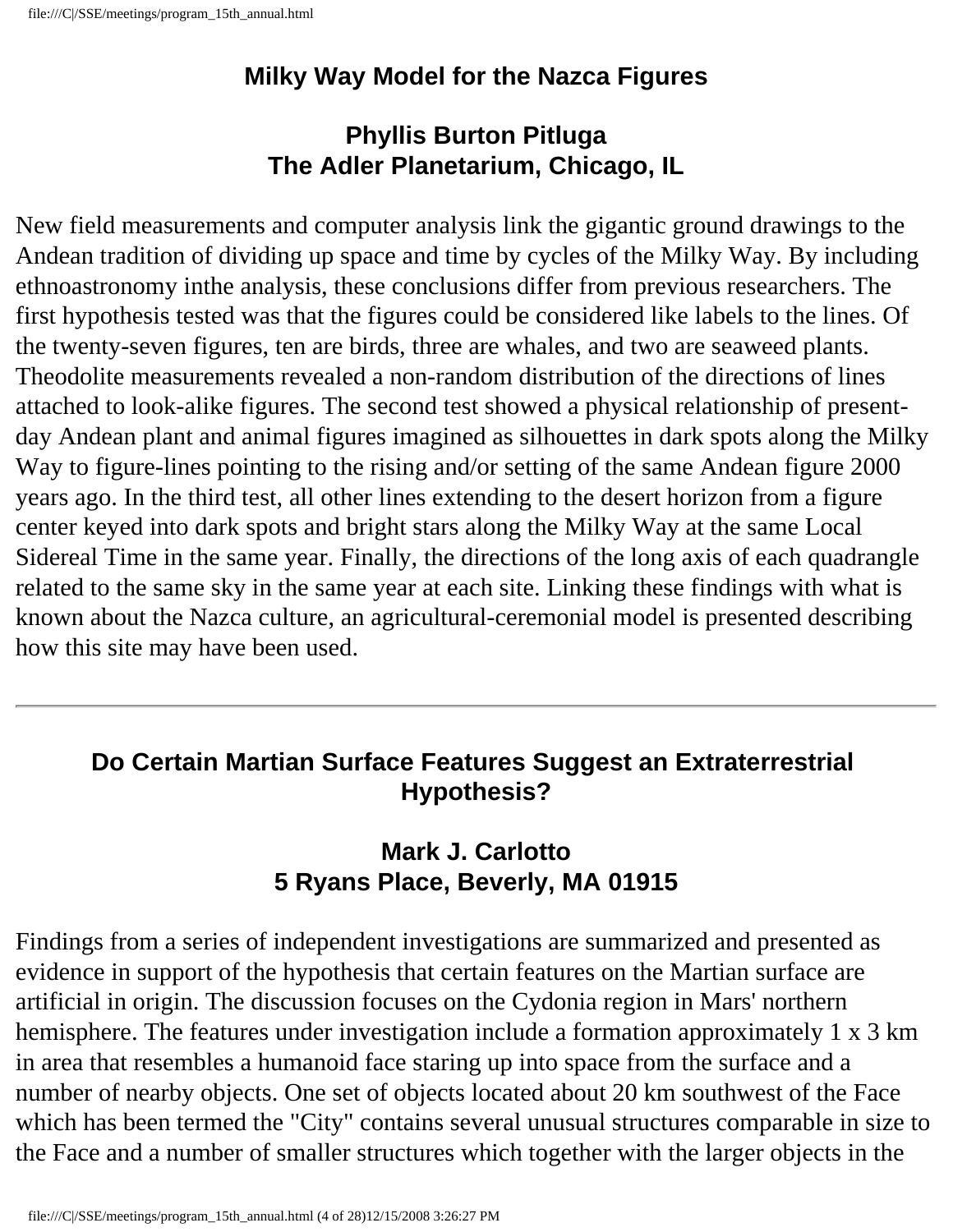City appear to be arranged in an organized pattern. Several other geologically anomalous features in the area are also examined. Three types of evidence are presented which support the hypothesis that the objects in question are artificial. The first is based on a detailed examination of the objects themselves, the second concerns spatial and angular relationships between certain objects, and the third involves a comparative analysis of the shape and alignment of the Face and several objects in the City. Using a simple probability model and assuming the above sources of evidence are mutually independent we show that a body of evidence exists which supports the hypothesis that these objects are artificial. The alternative hypothesis, the objects are natural geological formations, is also considered. A review of possible geological mechanisms is presented and shown to be inadequate to explain the diversity of forms, patterns of organization, and subtlety in design exhibited by this collection of objects. The presentation concludes with a discussion of possible reasons why this phenomenon was originally overlooked and is apparently not being considered seriously by the planetary science community.

# **Can Archeological Methodology Apply to Planetary SETI?**

### **James Strange University of South Florida**

No abstract

# **Anomalous Textual Artifacts in Archeology and Archeo-astronomy**

#### **Richard Thompson Alachua, FL**

Ancient artifacts can survive within written texts, as well as within the strata of the earth. An old manuscript or diagram may be datable to a recent historical period, but it may contain material that is much older. One type of textual artifact consists of knowledge that seems too advanced for the historical period of the text. In cases where comparable knowledge was acquired in modern times through extensive scientific efforts, it can be argued that the knowledge may be a remnant from an earlier, advanced civilization that is lost to historical memory.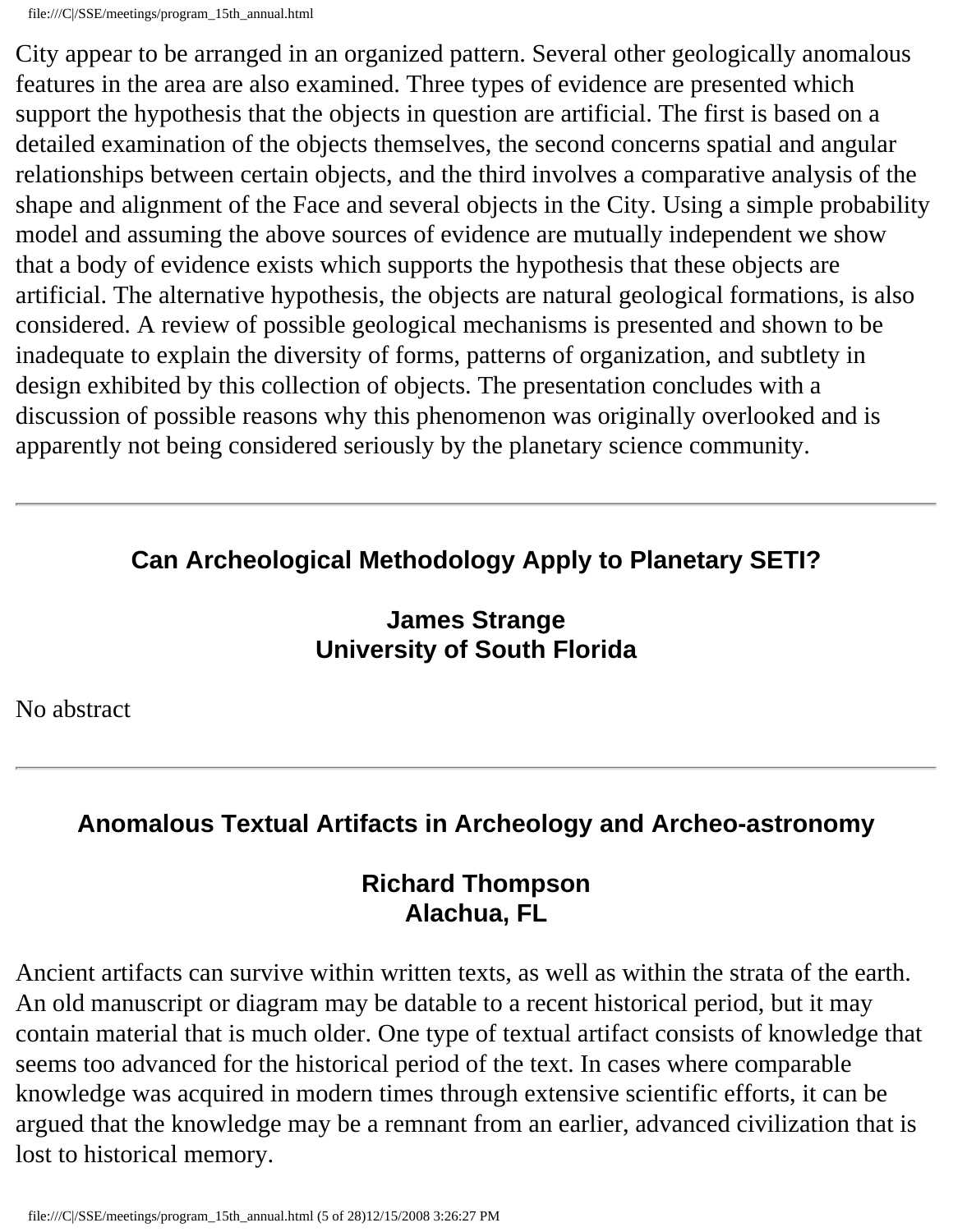In this paper, I will discuss three examples of anomalous textual artifacts. They are:

(1) Accurate values of the diameters of the planets, Mercury, Venus, Mars, Jupiter, and Saturn, are found in the Indian astronomical text, Surya-siddhanta. This information can be found in a manuscript dating to A.D. 1431, long before modern knowledge of planetary distances and diameters was acquired using telescopic observation.

(2) The cosmological section of the Bhagavata Purana gives distance figures that closely match the distance of the sun from the earth and the minimum and maximum geocentric distances of Mercury, Venus, and Mars. Scholars date the Bhagavata Purana to the 10th century A.D.

(3) Old Indian astronomical texts, such as Surya-siddhanta, contain star coordinates which correlate strongly with star positions about 50,000 years ago. This can be interpreted as meaning that these coordinates were measured in this remote period.

The patterns of correlation found in  $(1)$ ,  $(2)$ , and  $(3)$  can be shown to be statistically significant. I discuss the statistical analysis of these correlations in relation to the controversial claim that there existed a pre-modern civilization with advanced astronomical knowledge.

# **Using Anomalies to Teach Science**

### **Michael Epstein, Margaret Bullard, and Brad Buehler Department of Science, Mount Saint Mary's College, Emmitsburg, MD 21727**

and

### **Stephen Braude Department of Philosophy, University of Maryland, Baltimore Campus, Columbia, MD**

The investigation of anomalies has led to many great discoveries in science as well as a number of great embarrassments. A study of the experimental procedures employed in these investigations can be extremely useful in the training of students at the college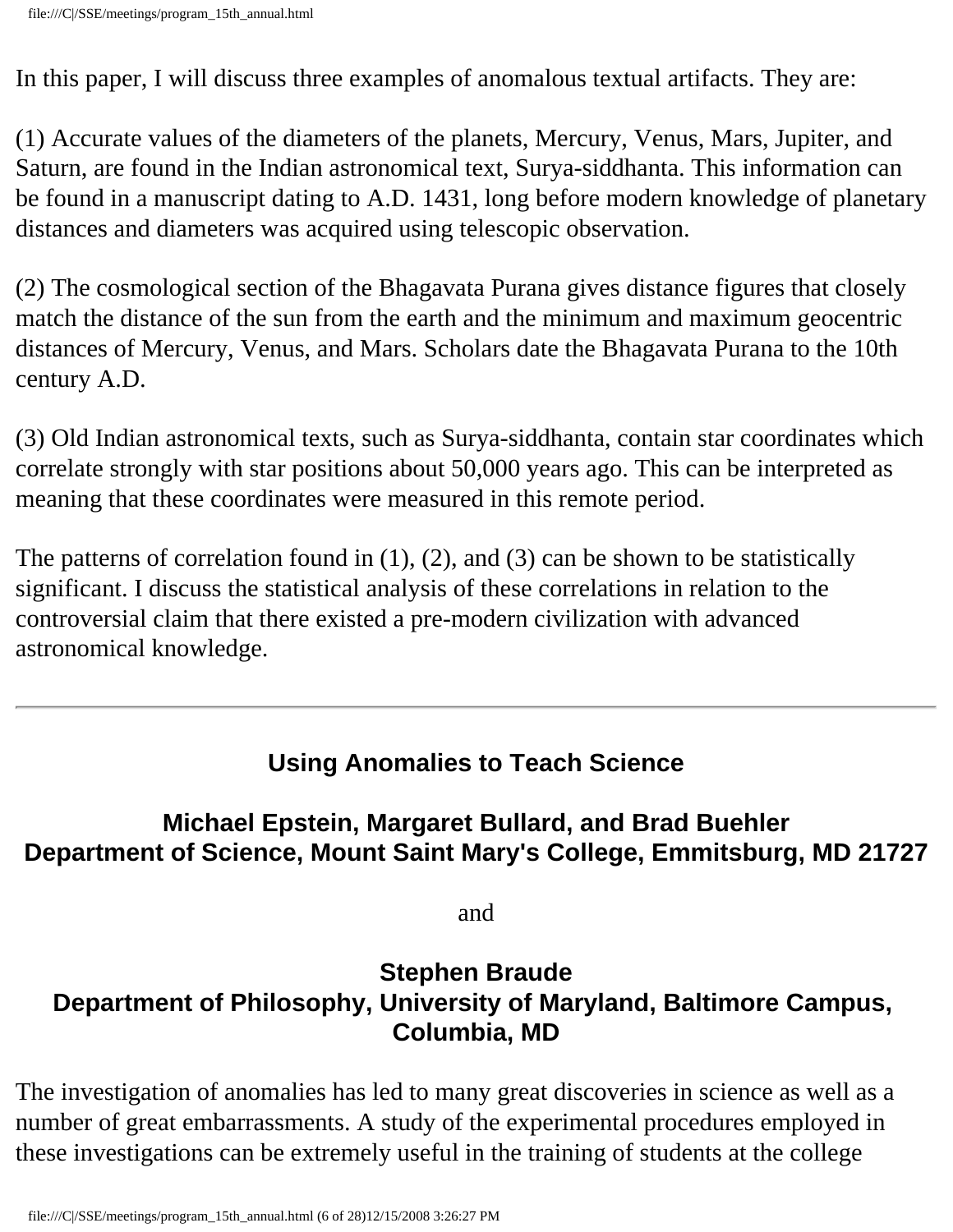undergraduate level. An examination of the scientists' motivation and experimental design can lead students to a better understanding of how to approach a scientific problem in a critical but open-minded manner.

While anomalies have been used in lecture and seminar-style courses to teach critical thinking skills, a much greater impact can be made on student development by incorporating them into the laboratory portion of the curriculum. This paper will report on the results of using anomalies as an educational tool in courses in general and analytical chemistry. While the use in general chemistry consisted only of lecture, discussion, and testing, the use in analytical chemistry was extended to special projects in which students spent several weeks developing experimental procedures to investigate anomalies. The experiments described where include the examination of the 200-year-old claim of biological transmutation of elements by plants and the forensic investigation of foil materialized on the body of a purported medium. The results of the experiments as well as the student's reactions to the projects will be described.

# **The Mainstream Extraterrestrial Hypothesis: Some Reports Strongly Suggest Alien Visitors**

### **Stanton T. Friedman 79 Pembroke Crescent, Fredericton, New Brunswick, E3B 2V1, Canada John B. Alexander**

After 38 years of study and investigation of every aspect of the UFO problem, and having written 2 books and more than 70 papers, and answered at least 30,000 questions after more than 700 lectures ("Flying Saucers ARE Real!") and hundreds of interviews, I have reached 4 major conclusions:

- 1. The evidence is overwhelming that Planet Earth is being visited by intelligentlycontrolled ET spacecraft (i.e. SOME UFOs are alien vehicles. Most are not).
- 2. The subject of flying saucers (All Flying Saucers are UFOs, few UFOs are Flying Saucers) represents a Cosmic Watergate (i.e., some FEW people in government have known since at least July, 1947, when 2 crashed saucers were recovered in New Mexico, that SOME UFOs are alien spacecraft.)
- 3. None of the anti-ET origin arguments stand up under careful scrutiny, through they sound great until one examines the data.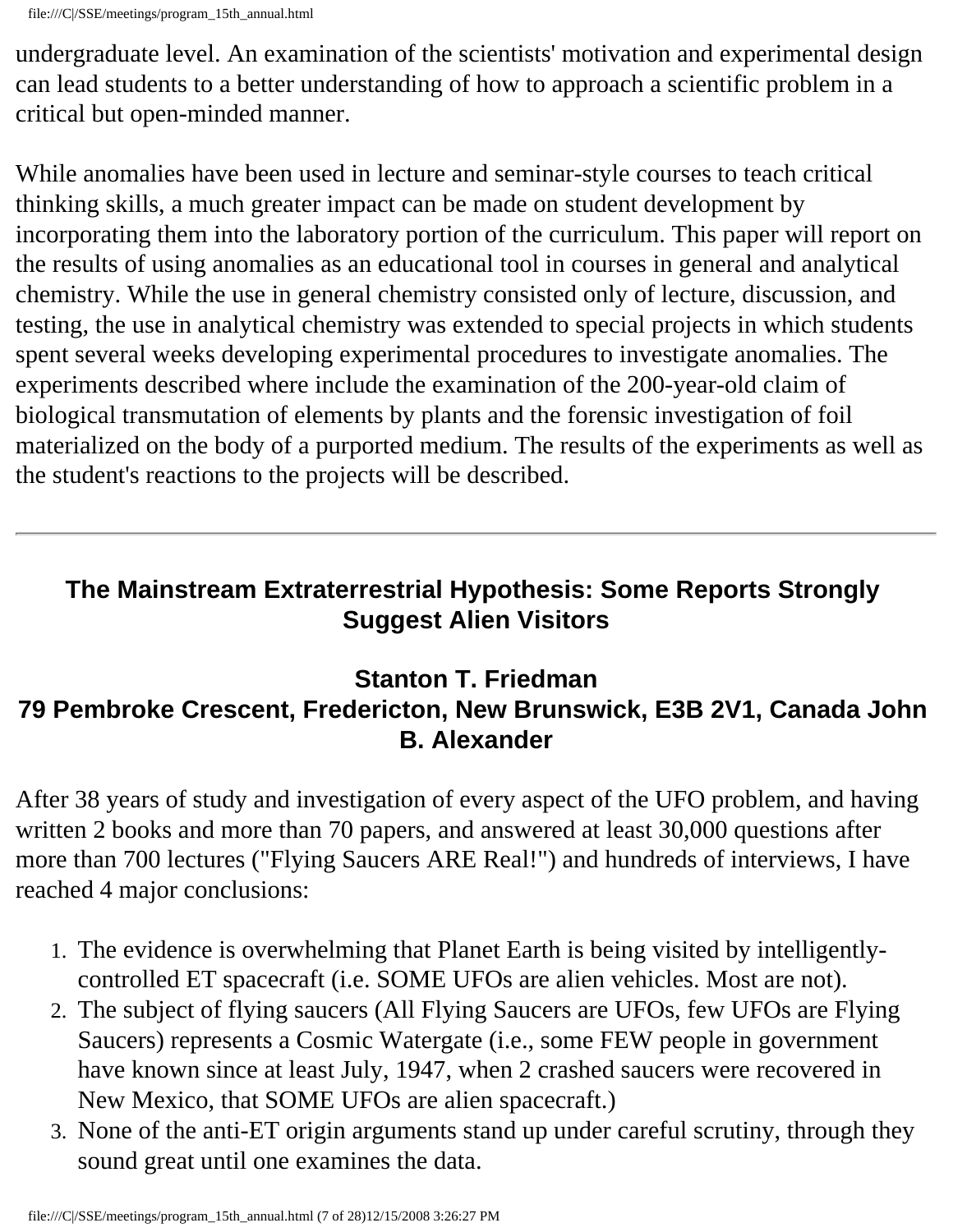4. The biggest story of the millennium involves ET visits to Planet Earth and successful cover-up of the best data ... bodies and wreckage, for almost 50 years.

The pro and anti arguments are not symmetric. I refer to evidence such as 5 large scale scientific studies, actual above TOP SECRET government documents, physical trace cases, radar cases, abductions, etc. Fewer than 2% of the people in my audiences have read any major study. The biggest, "Blue Book Special Report 14" covering 3201 sightings with over 240 tables and charts, isn't even mentioned in any of 11 anti books, though all the authors were aware of it. Debunkers and True Believers simply ignore evi dence. The debunking rules are:

- Don't bother me with the facts, my mind is made up.
- What the public doesn't know, I won't tell them.
- Don't attack the data, attack the people.
- Do research by proclamation, NOT investigation.

This paper reviews the major sources of solid information and demolishes the antiarguments (supposed absence of scientific data, impossibility of interstellar travel, secrets can't be kept, they wouldn't act that way, ad nauseam) of the uninformed skepti cs.

# **Theoretical and Practical Issues of Science Faced by the University of Colorado Project to Study Unidentified Flying Objects**

# **Michael D. Swords Department of Science Studies, Western Michigan University**

Upon receiving what became a half-million dollar U.S. Air Force grant to study UFOs in the late 1960's, the UFO-naive University of Colorado staff was faced with the problem of how to proceed with the job. They argued for approximately four months before deciding upon a methodology for their "scientific investigation." The major issues and difficulties confronting them will be presented in their theoretical and practical contexts. An assessment of how well they did in pursuing their program will be made.

# **Science, Evidence and the Extraterrestrial Hypothesis as Perceived by a**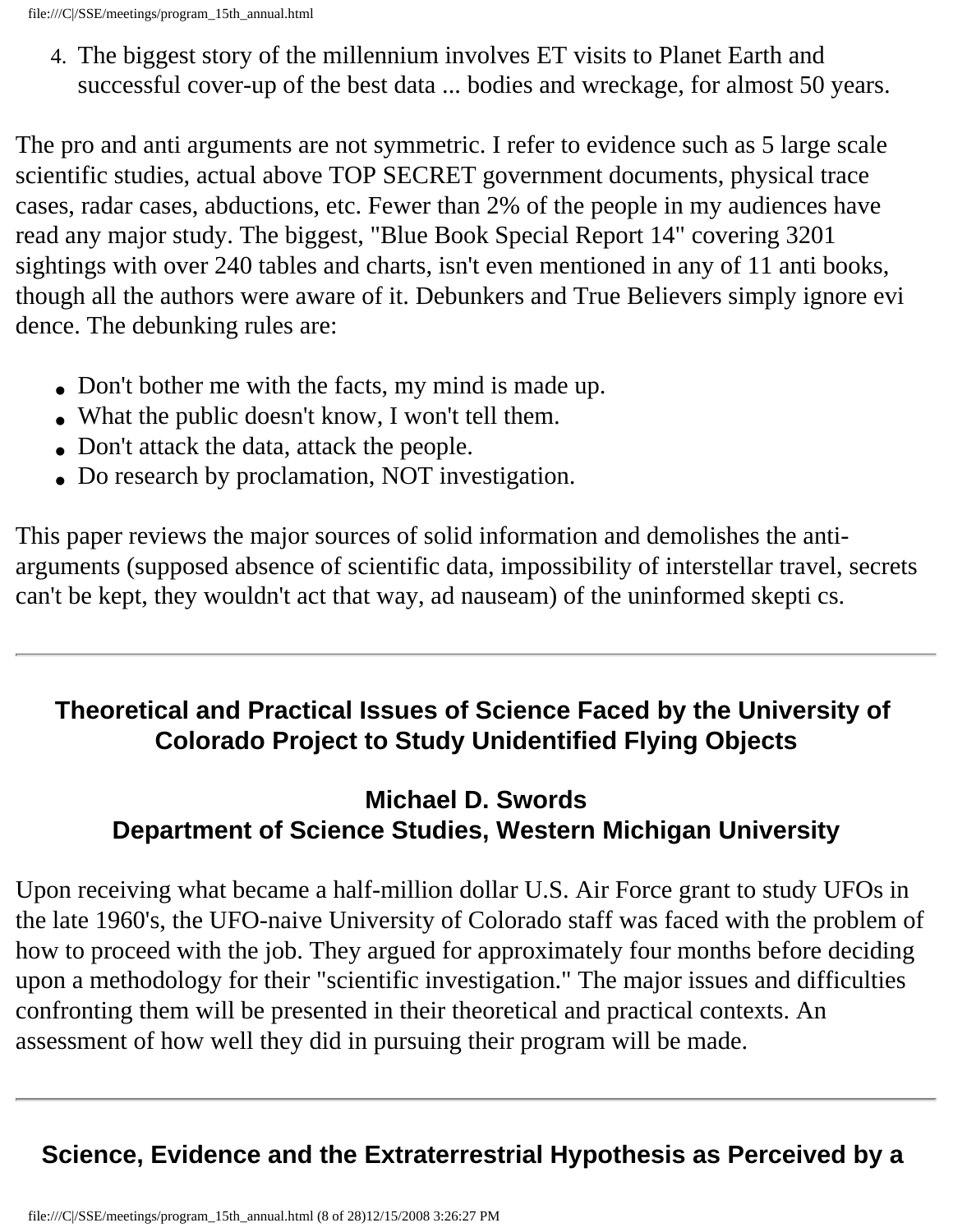#### **Survey of 650 Scientists**

**Mark Rodeghier Center for UFO Studies, Chicago, IL** 

No abstract.

# **Acceleration**

### **Bruce Maccabee Sabillasville, MD**

During the past 49 years there have been many reports of UFOs "stopping on a dime", accelerating rapidly, making right angle turns and simply "disappearing." These reports have been treated with some extra skepticism because UFOs "aren't supposed to violate physics as we know it." Now, thanks to some alert videographers, we have quantitative data on UFO speed and acceleration. The ability to create extreme acceleration ... by means that we can only guess at ... could explain the reports such as referred to above.

# **A Deviance Perspective on Ufology and Normal Science**

# **Charles F. Emmons Professor Sociology, Gettysburg College, Gettysburg, PA**

The purpose of this paper is to explore the extent to which the labeling of ufologists and of UFO experiencers as deviant serves as a social control mechanism for mainstream science. This study is based primarily upon ethnographic interviews with 91 UFO researchers (including 84% with doctorates) in a variety of academic disciplines. Other data come from participant observation at UFO conferences and meetings (1992-1995) in addition to analysis of available literature in ufological journals and books.

Why are UFOs considered an unsuitable research topic in the first place? The Condon Report (1969) represented political and academic institutional power directed toward the definition of UFO involvement as deviant. Currently CSICOP serves as a defender of that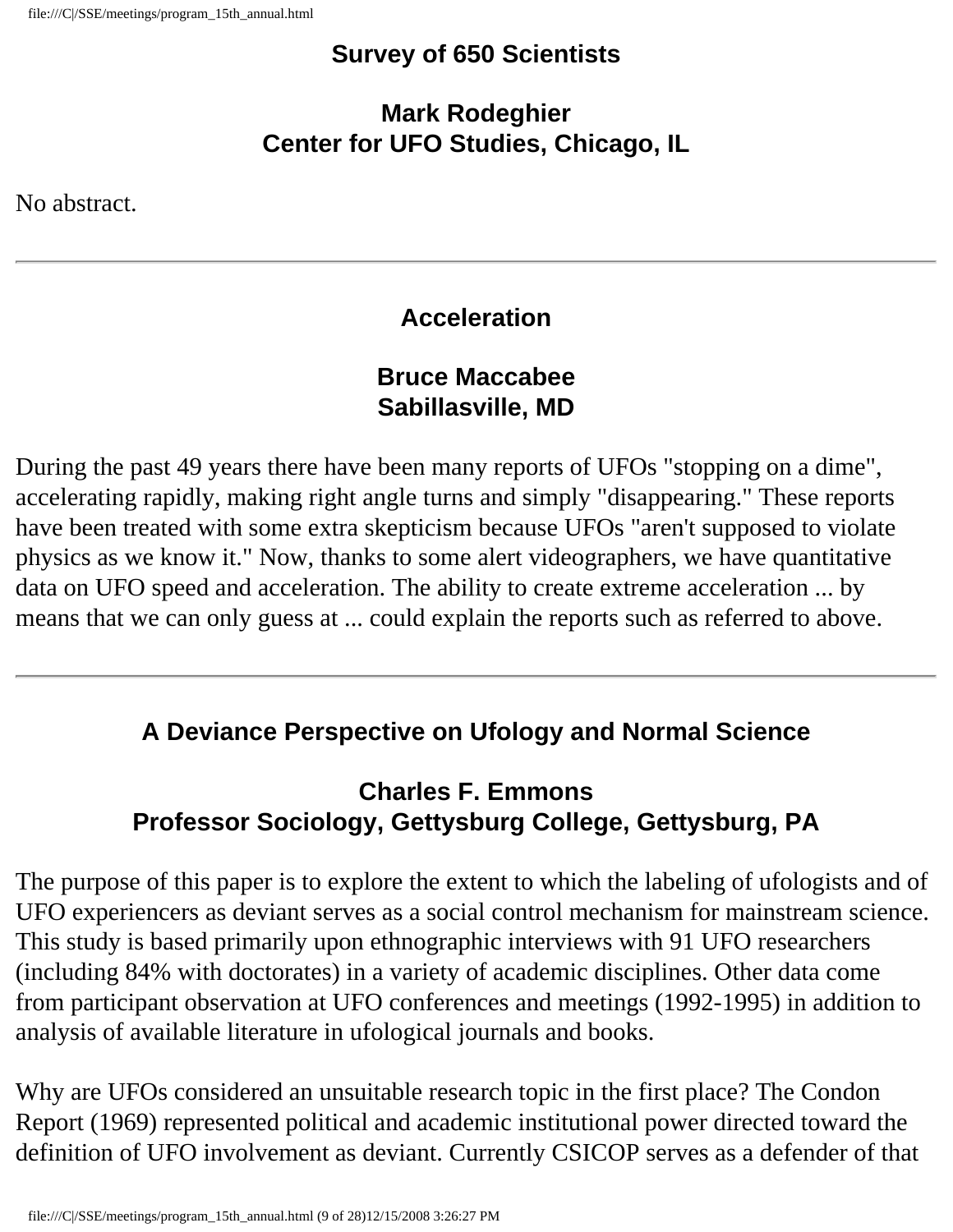definition in the interests of mainstream science. Most individual astronomers, and other scientists privately think, however, that UFOs are worth studying.

In anticipation of negative social control, 80% of ufologists in government, 57% of those in academe, and 51% of those in business have partly or completely hidden or delayed their involvement. Mass media coverage is especially risky. Some academics have been denied promotion and tenure or have been brought up for special review because of their UFO research and have had to seek legal counsel.

UFO experiencers are typically doubted if not ridiculed. Since their experiences are not officially "normal," any highly strange reports are considered by debunkers as evidence of mental dysfunction.

Within ufology itself there is a conflict between a more "nuts-and-bolts" scientific orientation and a "New Age" or "New Science" orientation. This conflict raises questions not only about the chances of ufology being considered sufficiently objective and becoming legitimated in mainstream normal science, but also about whether understanding UFOs (and other anomalies) requires new ways of knowing that would violate or extend the very notion of science.

# **A Bayesian approach to Hypothesis Testing**

# **Peter A. Sturrock Stanford University**

Thinking about anomalies and anomalous phenomena requires a careful separation between one's evaluation of the evidence, of relevant models, and of one's prejudices. Realizing also that group pressure plays a significant role, it is convenient to divide all topics into scientific (evidence and theory), meta-scientific (relevant prior beliefs) and nonscientific (sociological and political factors). The scientific and meta-scientific aspects may readily be incorporated into a Bayesian representation of the problem, in the form of probabilities judged on the available information and prior probabilities, respectively. A decision-theory approach suggests a procedure for assigning numerical weights to the nonscientific aspects.

The Bayesian approach also offers an interesting procedure for hypothesis testing, that is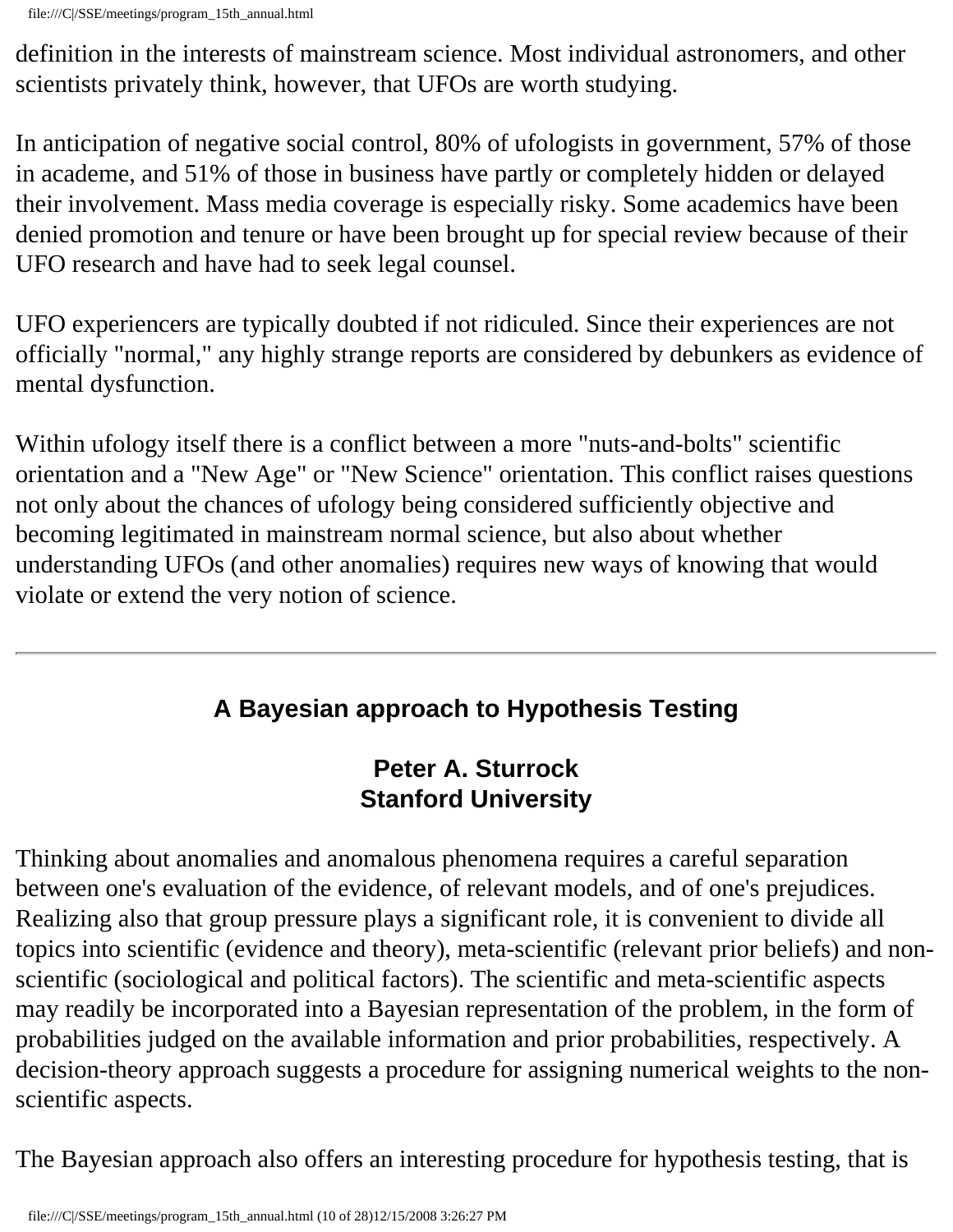an alternative to the usual p-value approach that is much used in parapsychology and elsewhere. The p-value procedure consists of estimating the probability that, on the socalled "null hypothesis" (that no extraordinary process is going on), the experiment would have yielded the actual result or a more extreme result. Textbooks caution that the p-value does not give the probability that the null hypothesis is true. A recent textbook (J. Utts, Seeing through Statistics, Duxbury Press, 1996) adds "Although that might be a more interesting question to answer, there is no way to answer it."

It will be shown in this presentation that a Bayesian approach to this issue allows one to address this more interesting question.

#### **An Experiment to Determine the Scaling of Anomalously-Induced Statistical Bias with the Lability of a Random Process**

**Michael Ibison** 

### **Princeton Engineering Anomalies Research, School of Engineering and Applied Sciences, Princeton University, Princeton, NJ 08544-5263**

The scaling laws for the anomalous interaction between humans and random processes are largely unknown. This applies to physical, statistical and psychological parameters. The main reason for this unhappy state of affairs is that the effect-size — measured as a Zscore per sample from the random distribution — is very small. As a consequence, it takes a long time to collect enough data just to verify an effect is present. Therefore, the search continues for an increased Z per unit time through manipulation of the various parameters that are at our disposal and which we think might be relevant. The speed at which data is collected (i.e., the rate at which the random process is sampled), and the data-density (i.e., the number of binary bits comprising a single sample), are two such candidates investigated in the experiment reported here. Additionally, by comparing effect sizes induced on two different data densities, we are able to test the DAT hypothesis of May et al. All this is achieved using a wide bandwidth (70 MHz) noise source, and dedicated special-purpose high-speed data processing equipment.

# **Alien Abduction and Structurally Determined Reality**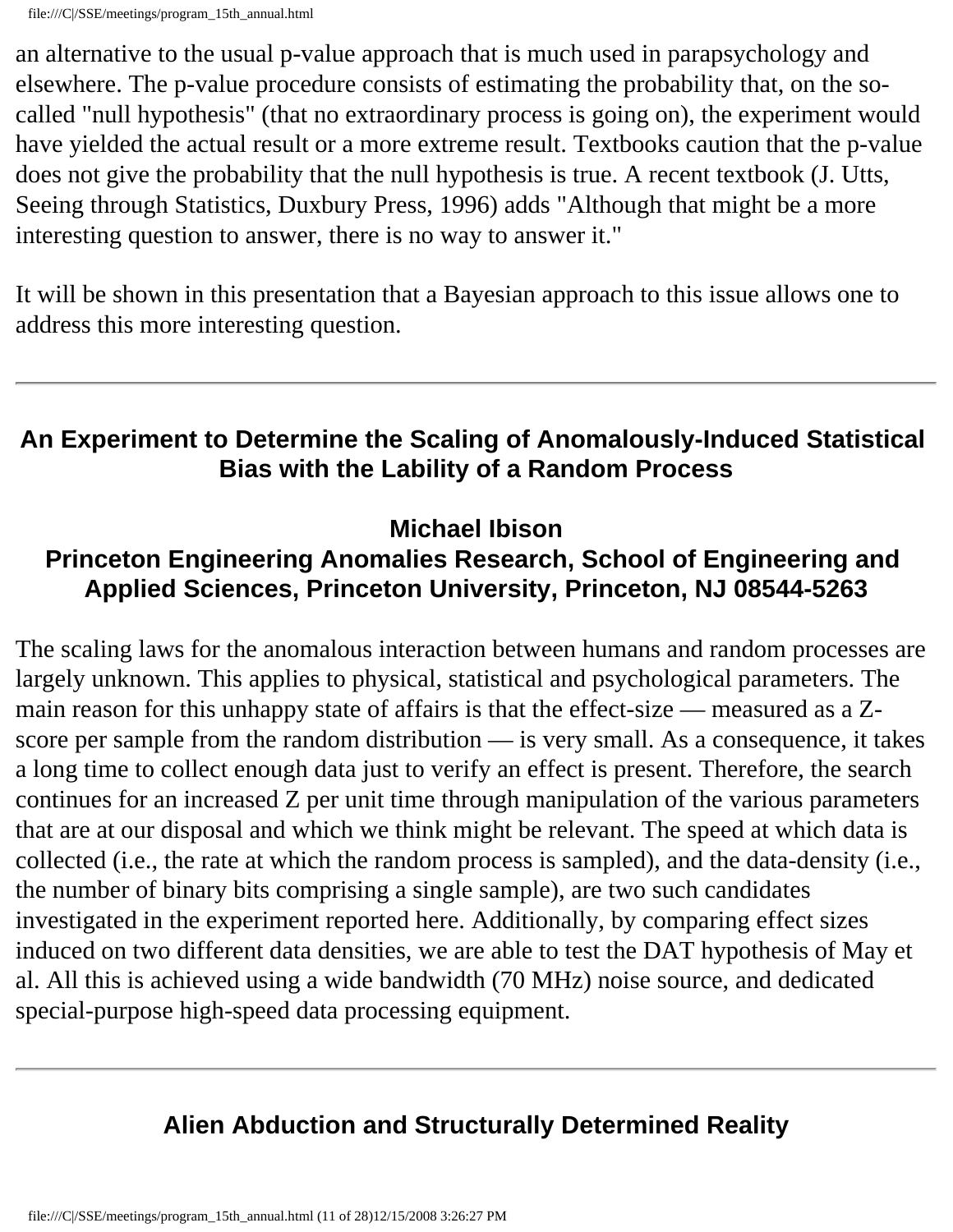### **Caroline McLeod, Cambridge Hospital, Cambridge, MA**

No abstract.

#### **Memory Retrieval and the UFO Abduction Phenomenon**

# **David M. Jacobs, Temple University**

Investigating the UFO abduction phenomenon presents unique methodological difficulties. Although hypnosis has been employed as the primary instrument for abduction memory retrieval, few standards exist for its use in this area. The lack of standardized methodology has sometimes caused amateur and inexperienced hypnotists to inadvertently participate in the generation of false memories. This has complicated the ability for researchers to define clearly the abduction phenomenon's parameters.

Degradation of memory, abductee amnesia, abduction-related "inserted" memories, and dissociation, have prevented naive hypnotists from understanding the abduction phenomenon. Some hypnotists' validational questioning has led to fantasies that abductees remember as "fact." Although many researchers have though that consciously recalled abduction accounts are reliable, they are unaware that these memories can be as unreliable as those recalled with incompetent hypnosis. The resultant erroneous data has caused a fragmentation of opinion about the abduction phenomenon's nature and causes. Some researchers and abductees believe that the abductors are benevolent and spiritually aware. Others have found them to be environmentally concerned. Some abductees have claimed that they were abducted by American military personnel working with aliens. Unsuspecting hypnotists have failed to understand abductee's confusion of abduction events with sexual abuse. Others have allowed abductees to think that they have led past lives.

As a partial result of improper technique, abduction researchers have become vulnerable to charges that abductions are the result of false memory syndrome, and/or hypnotically suggested remembrances. The incompetent hypnotists' erroneous data lends a measure of substance to that charge.

Standardization of research and hypnotic technique is required for reliable data to appear. With competency both in the knowledge of hypnosis and the abduction phenomenon, the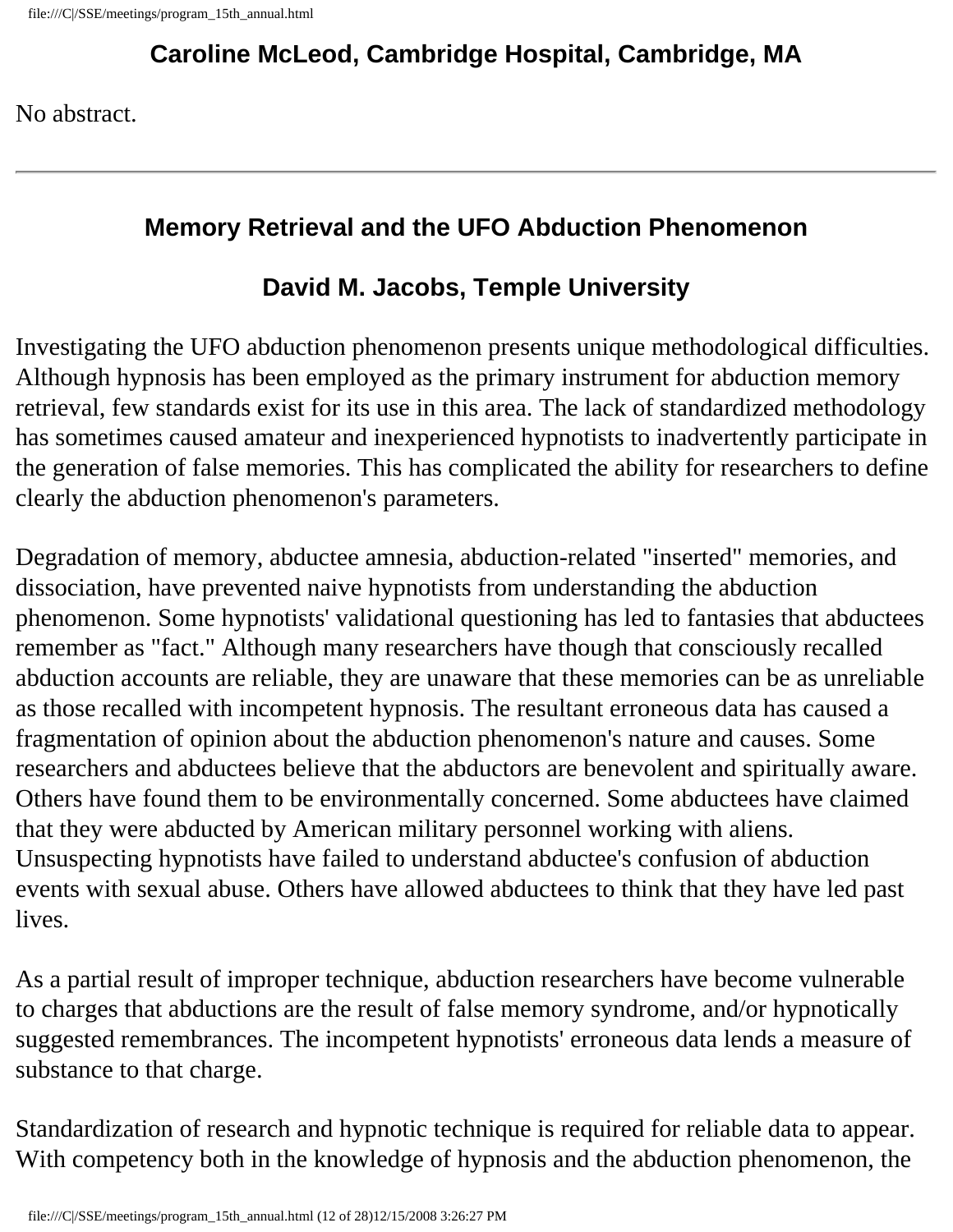basic patterns central to the abduction phenomenon emerge.

# **Gender Differences in Human/Machine Anomalies**

#### **Brenda J. Dunne Princeton Engineering Anomalies Research, School of Engineering and Applied Sciences, Princeton University, Princeton, NJ 08544-5263**

Assessment of 270 individual databases produced by 135 human operators in five local and four remote human/machine anomalies experiments conducted in the PEAR laboratory between 1979 and 1993 reveals significant gender-related differences in performance. The 140 databases produced by 62 females are much larger on average that the 130 produced by 73 males, but the average male results display significantly stronger correlations with the operators' pre-recorded intentions to shift the output distribution means of a variety of random devices to higher or lower values. Both groups demonstrate greater success in the high-intention efforts than in the low, but whereas a majority of the males succeed in both directions of effort, producing intentional results that are relatively symmetrical in comparison with their empirical baselines, most of the females' lowintention results are opposite to intention and their baselines tend to high values. The female data also frequently display larger score distribution variances. These genderrelated patterns are more pronounced in five local experiments than in four remote databases. No gender differences are found in the two experiments that yield null overall results, suggesting that the gender-related patterns observed in the successful experiments are indicative characteristics of the primary human/machine anomalies.

# **Information, Consciousness, and Health**

**Robert G. Jahn Princeton Engineering Anomalies Research, School of Engineering and Applied Sciences, Princeton University, Princeton, NJ 08544-5263** 

A 16-year empirical assessment of anomalous human/machine interactions provides strong evidence that consciousness can add information to otherwise random digital strings. A parallel program of remote perception studies establishes the inverse process: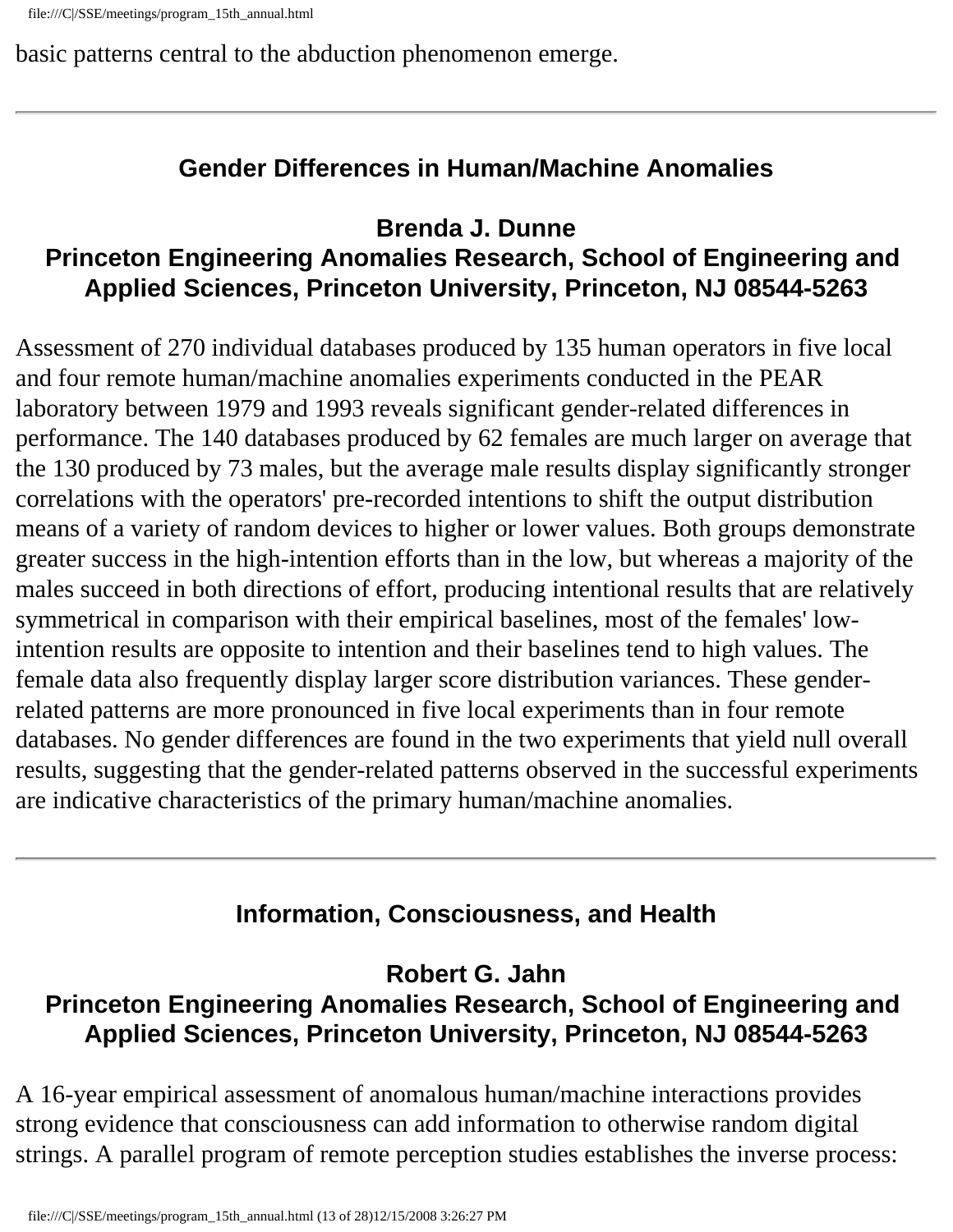the anomalous acquisition of information about distant physical targets. Remarkably, neither of these extraordinary capabilities show any dependence on either the distance or the time separating the participant from the target. The relevance of these consciousness abilities to human health follows from the recognition that physiology entails a myriad of subtle information processes, all of which involve some degree of randomicity in their normal functions, and thus may be similarly influenced by conscious or subconscious volition.

#### **Silent Shockwaves: Evidence for Presentiment of Emotional Futures**

#### **Dean I. Radin Consciousness Research Laboratory, University of Nevada, Las Vegas, NV Roger A. Hart**

Is consciousness limited to perception of the sensory present and memory of the past, or does it also have access to future information? In particular, do we sometimes sense emotional shockwaves from our own future? Such feelings or hunches are called presentiment, or pre-feeling.

In an experiment designed to explore presentiment, a computer was used to randomly select and present target photos from a pool of 120 digitized photographs. targets in a "calm" category included landscapes and cheerful people; targets in an "extreme" category included violent and erotic topics.

Heart rate, blood volume, and electrodermal activity were recorded before, during and after presentation of the target photo to see whether the body would differentially respond unconsciously to the two types of future targets. Extreme targets were expected to produce classical orienting responses after the targets were displayed, and the hypothesized shockwaves from the future were expected to cause orienting "pre-sponses" before the pictures were displayed. Calm targets were expected to cause no unusual responses before or after the target was displayed.

A pilot experiment and two replications, involving a total of 27 volunteers and 900 trials, showed the expected orienting response after the target photo was displayed (peak  $z = 8.6$ ,  $p < 10$ <sup> $\land$ </sup> $(-15)$ ), and in accordance with a presentiment hypothesis, also showed an orienting pre-sponse before the target photo was displayed (peak  $z = 4.9$ ,  $p = 9.6 \times 10^{(-7)}$ ).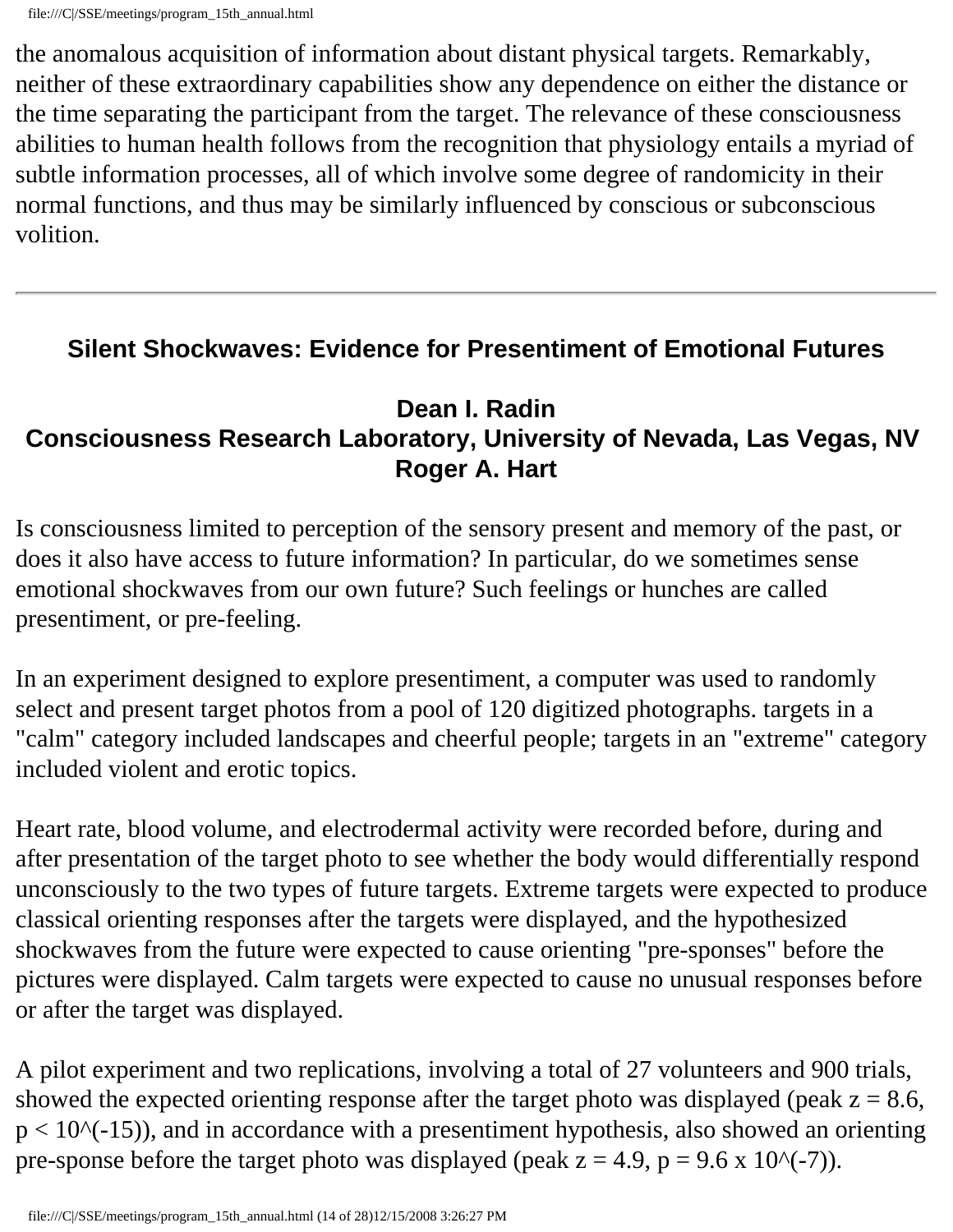#### **Experimenter Expectations and Distant Intentionality on Biological Systems**

#### **Marilyn Schlitz Institute of Noetic Sciences**

and

#### **Richard Wiseman University of Hertfordshire**

What role do the beliefs and expectations of researchers play in the outcome of their experiments? In most areas of science, research relies on double-blind, randomly controlled, experimental protocols in order to eliminate the "human factor" physically influencing the results. This procedure is based on a set of assumptions about an "objective" world "out there" than can be controlled and manipulated by detached and impartial scientists. But how much can we really trust this approach to knowledge? What if, even with the precaution of double-blind controls eliminating the possibility of unaccounted-for physical influences, the experimenter's state of mind — beliefs, attitudes, expectations — were demonstrated to be a factor in determining the results? Such a situation would have profound implications for the practice of science and for the nature of scientific knowledge. For one thing, it would mean the intrusion of consciousness as a causal factor in the operations of the physical world.

This paper addresses this fundamental question within the context of a recent study of remote staring conducted by two experimenters (Schlitz and Wiseman) who have had different results in previous studies. In this experiment, the autonomic nervous systems of volunteers were monitored while the people were being stared at via closed-circuit television from another room. The trials were counterbalanced with control periods, in which no remote staring occurred. The research was carefully controlled such that both of the investigators drew from the same group of volunteers, utilized the same randomization procedure, made use of the same equipment, and ran the study in the same laboratory. When the results were tallied, the experiments replicated the respective investigators' initial findings: Schlitz' data produced significant differences in the mean amount of volunteers' autonomic activity during the staring periods as compared to the control periods; Wiseman found no differences in the two conditions.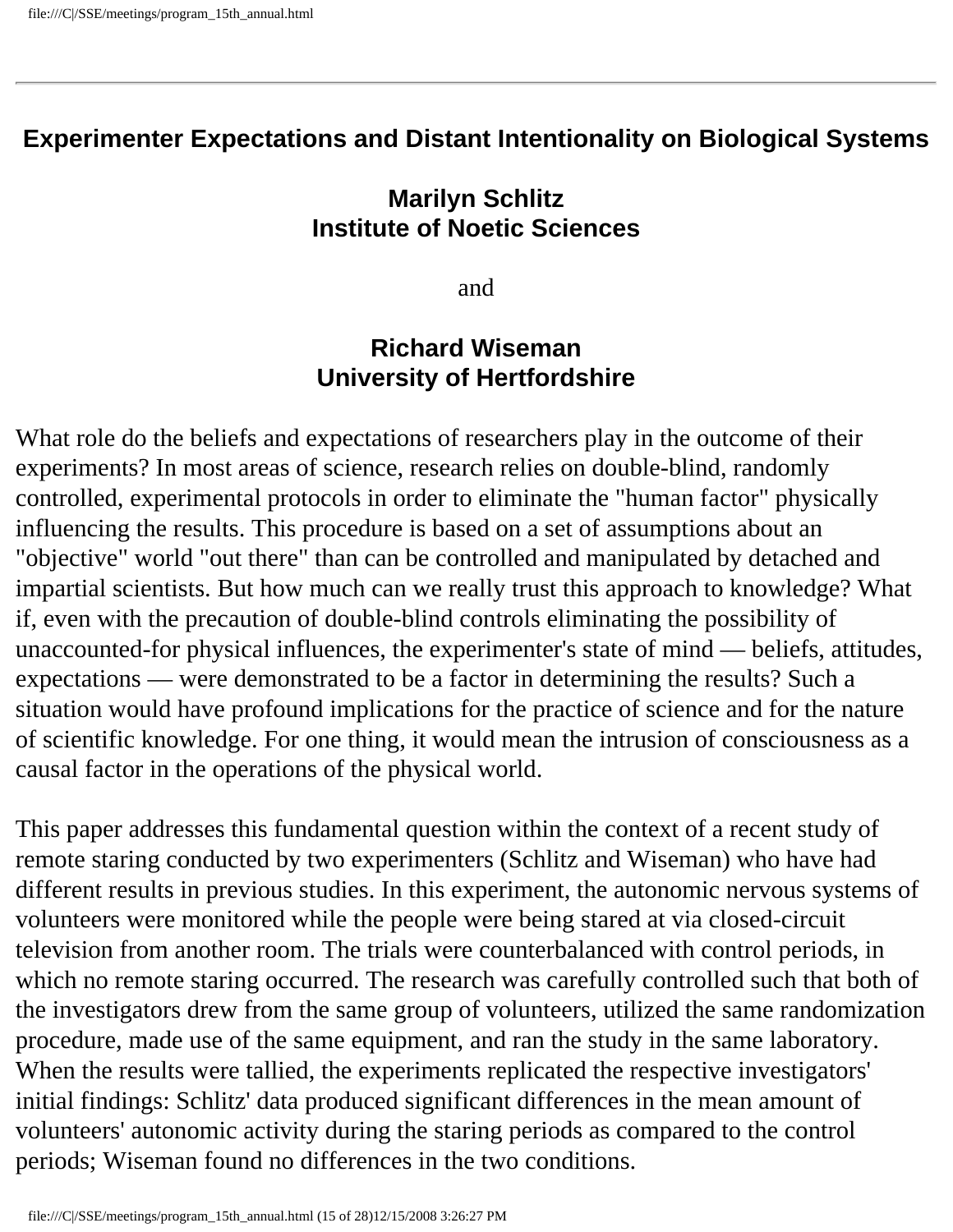#### **Accusers of Child Sexual Abuse Who Recanted**

### **Harold Lief University of Pennsylvania**

Forty ex-therapy patients who had accused family members of abusing them when they were children, recanted their accusations. This report describes the process of evolution of pseudomemories with the therapeutic relationship seen as the key factor. The nature of the study population, e.g., well educated, relatively affluent Caucasians, and the type of accusations, e.g., satanic ritual abuse murder, child breeding in almost half, the factors that influence the development of the pseudomemories and some common themes in the evolution of pseudomemories are reported. This study will also report important dimensions of treatment such as diagnoses, types of therapy including hypnosis, medications used and abused, frequency of hospitalizations, of attempts at suicide, etc.

The second portion of the paper describes the process of memory devolution in which the patients recognized their memory distortions, that they are getting sicker rather than better, and that the therapist had an inappropriate degree of influence in their lives. Almost half the group actually had been abused as children, had always carried with them the memories of abuse and claimed they can distinguish these memories from those that were allegedly "repressed" and then recovered.

# **Hypnosis and Delayed Recall**

### **Fred H. Frankel Harvard University**

Late twentieth century psychotherapy has its roots in the century-old writings of Freud and Janet, which in turn depended on some of the notions of Mesmer and de Puysegur a century earlier. The concepts of repression and dissociation, traceable to these early works, have dominated the practice of modern psychotherapy. That process is thought to aid in the recovery of painful feelings and memories buried in the unconscious mind. The belief is that unearthing the memories resolves the effect and leads to clinical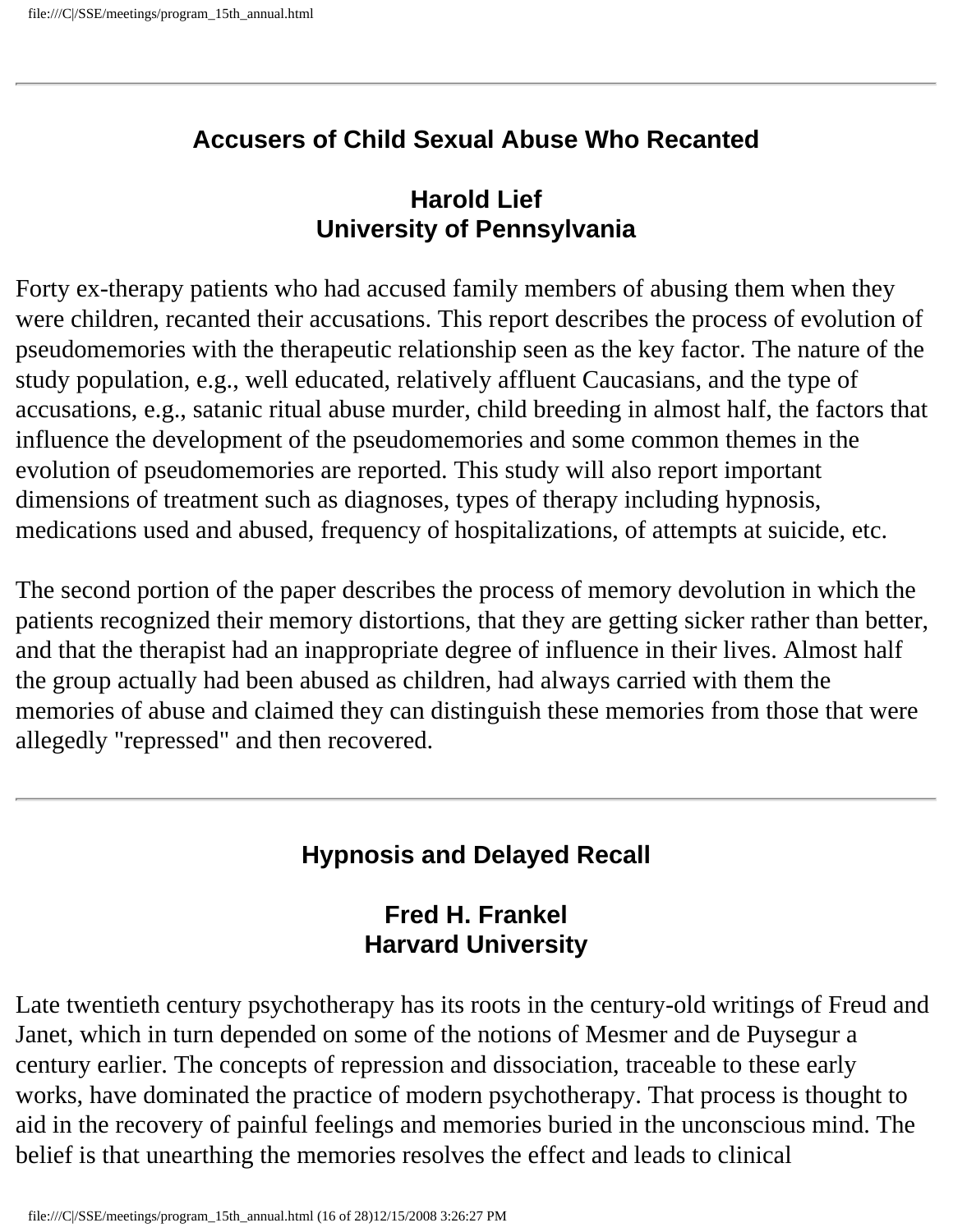file:///C|/SSE/meetings/program\_15th\_annual.html

#### improvement.

The veridicality of the memories has generally been of less significance than their narrative value. In the aftermath of the Vietnam war, emotional and physical symptoms in veterans came to be interpreted as derivatives of hidden, real wartime experiences. The focus on combat trauma soon broadened to include all trauma, particularly reports of early childhood sexual and physical abuse, the reality of which had been finally acknowledged by society. The growing suspicion of early abuse has augmented a rigorous search for such a history in individual cases, and even an interpretation of certain symptoms as clear indications of the presence of hidden traumatic memories. Surveys, largely methodologically uncompelling, have been published to buttress this view. In addition, hypnosis and sodium-amytal interviews have frequently been included in the clinical plan, in the belief that those procedures improve accurate recall.

However, a survey of the experimental studies of memory underscores its malleability and thus its undependability. A review of experimental studies involving the use of hypnosis demonstrates that inaccurate "memories" or confabulations are at least as common as is accurate retrieval in hypnosis. These are compelling reasons for caution and modesty in the interpretation of the clinical material.

Suggestion and imagination complicate therapy aimed at recovery of memory. The expectation that hypnosis in the hypnotizable always involves the mechanism of dissociation, and that hypnosis therefore has a place in the reconnection with hidden or dissociated memories, is logically seductive but fraught with risks. Particularly so when methods that lack a formal induction procedure, but nonetheless closely resemble hypnosis, are used to reconnect adults in their 30's and 40's with never before even suspected "childhood abuse." The widespread allegations in families in recent years are not only damaging to those falsely accused, they diminish an appreciation of the horror for those who were genuinely traumatized.

#### **Physiological Parameters of the Relief of Pain with Hypnosis**

# **Brian D. Kiernan, Joseph R. Dane, Lawrence H. Phillips, and Donald D. Price University of Virginia**

Mechanisms of hypnotic analgesia were investigated by examining changes in the R-III, a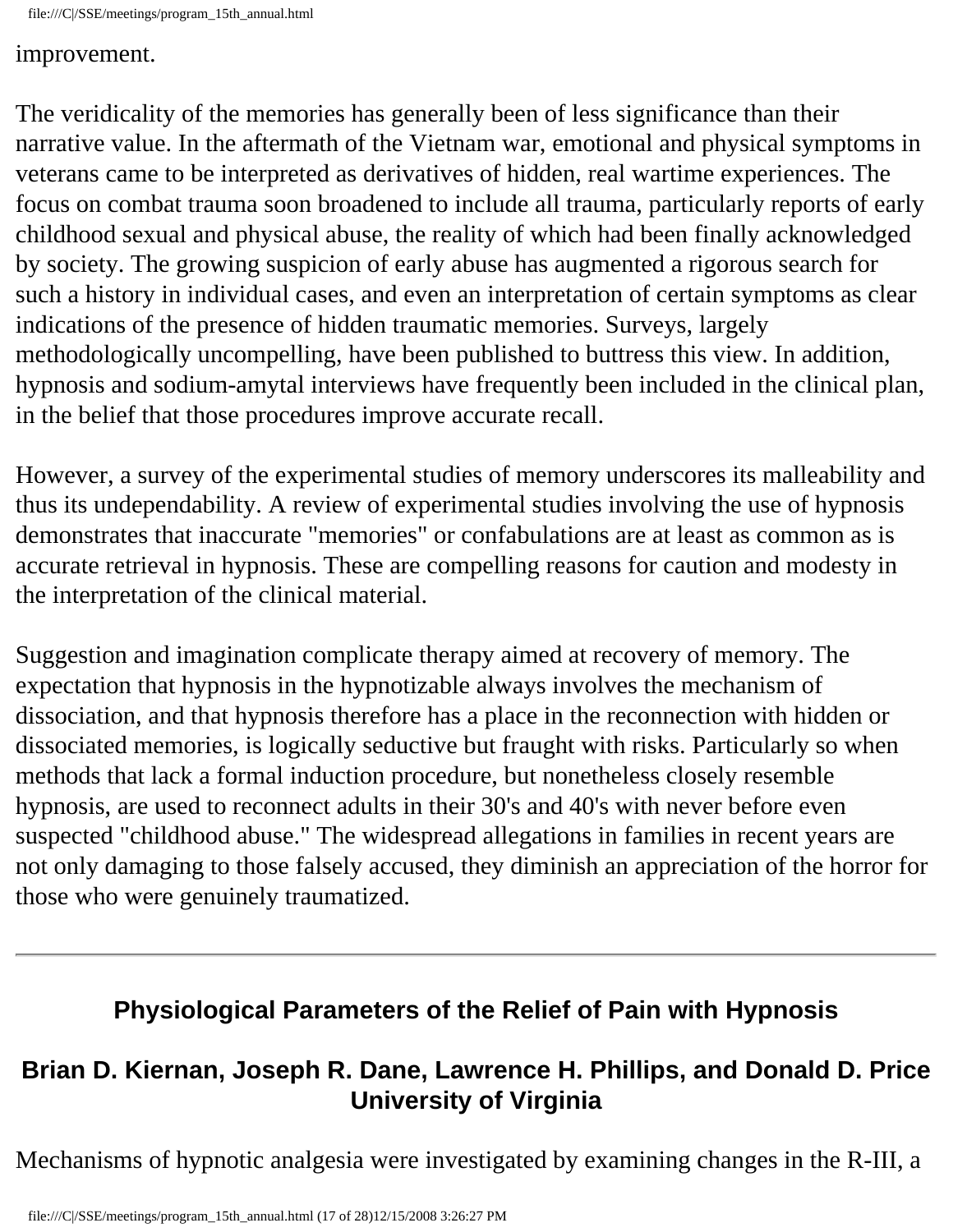nociceptive spinal reflex, during hypnotic reduction of pain sensation and unpleasantness. The R-III was measured in 15 healthy volunteers who gave VAS-sensory and VASaffective ratings of an electrical stimulus during conditions of resting wakefulness, suggestions for hypnotic analgesia, and attempted suppression of the reflex during nonhypnotic conditions. Hypnotic sensory analgesia was related to reduction in the R-III (Rsquare  $= .51$ ,  $p < .003$ ), suggesting that hypnotic sensory analgesia is at least in part mediated by descending anti-nociceptive mechanisms that exert control at spinal levels in response to hypnotic suggestion. Hypnotic affective analgesia was not quite significantly related to reduction in R-III ( $p = -.053$ ). Reduction in R-III was 67% as great as, and accounted for 5% of the variance in reduction of pain sensation. In turn, reduction in pain sensation was 75% as great as, and accounted for 77% of the variance in reduction of unpleasantness. The results suggest three general mechanisms may be involved in hypnotic analgesia: The first, implicated by reductions in R-III, is related to spinal cord anti-nocicpetive mechanisms; the second, implicated by reductions in pain sensation over and beyond reductions in R-III, may be related to brain mechanisms that serve to prevent awareness of pain once nociception has reached higher centers, as suggested by Hilgard; the third, implicated by reductions in unpleasantness over and beyond reductions in pain sensation, may be related to selective reduction in the affective dimension, possibly as a consequence of reinterpretation of meanings associated with the painful sensation.

#### **Testing the Radial Appliance**

#### **Douglas Richards, David McMillin, Eric Mein, and Carl Nelson Meridan Institute, 1168 First Colonial Road, Suite 12, Virginia Beach, VA 23454**

We report here a double-blind study of the effects of an energy device known as the radial appliance, developed by Edgar Cayce in the 1920s. Cayce claimed that the device would improve circulation in the extremities. Our study included 30 subjects; half were in a placebo group with unconnected appliances. Subjects were instructed to use the appliances for 16 sessions. We measured hand and foot temperatures before and during the 1st, 4th and 16th sessions. There was a significant difference between the experimental and control groups in the hand/foot temperature difference (5.1 degrees,  $t = 2.49$ ,  $p = .02$ ) between the 1st and 4th sessions. The difference between the 1st and 16th sessions was not significant. However, for the experimental group, there was a suggestive correlation ( $r =$  $-0.56$ ,  $p = 0.07$ ) of hand temperature with the number of days it took to complete the 16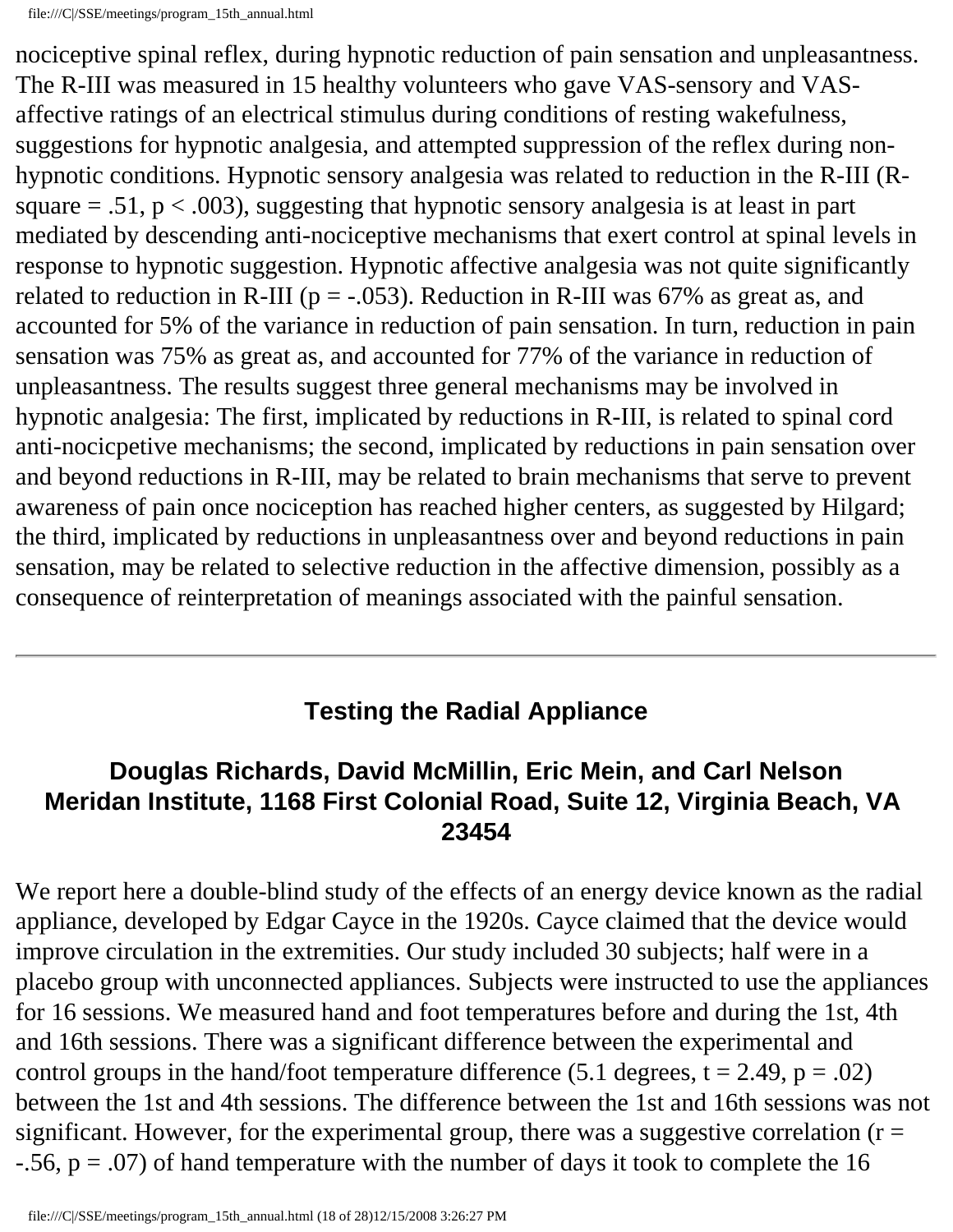sessions. That is, subjects who completed their sessions on consecutive days had a greater effect than those with gaps between sessions. Thus consistency of use may have contributed to the magnitude of the effect. There was no significant correlation for the control group ( $r = .07$ ,  $p = .83$ ), suggesting that the placebo effect is not responsible.

# **A Three-Dimensional, Dynamic Geometric Pattern with Possible Psychological, Spiritual and Physical Implications**

# **John L. Petersen The Arlington Institute, Arlington, VA**

During the process of two dramatic Near-Death-Experiences, Lynnclaire Dennis, a woman with no previous scientific background, was given distinct information about a unique three-dimensional pattern which she was told had profound implications for humanity, both in psychological and physical terms. Both the Dalai Lama and Sri Sathya Sai Baba confirmed the importance of the pattern and strongly urged her to obtain broad exposure to it.

Viewed from different perspectives, the single pattern produced images of the symbols of mathematics as well as major religions of the world. In psychological terms at least, it has had a very powerful effect on some people. Some young children immediately say they recognize it. Upon seeing it, some adults break down and say that it provided the answer to life that they had been pursuing. Others say that it has been the catalyst for changing their lives.

Ms. Dennis was told that the pattern was the pattern of love and that it held the key to energy and other scientific revolutions. Photographs of the pattern will be shown as well as a video presentation produced by the Electronic Visualization Laboratory of the University of Illinois at Chicago.

# **The Powerful Intangible Effect of Person**

# **Stewart G. Wolf Totts Gap Institute, Totts Gap, PA**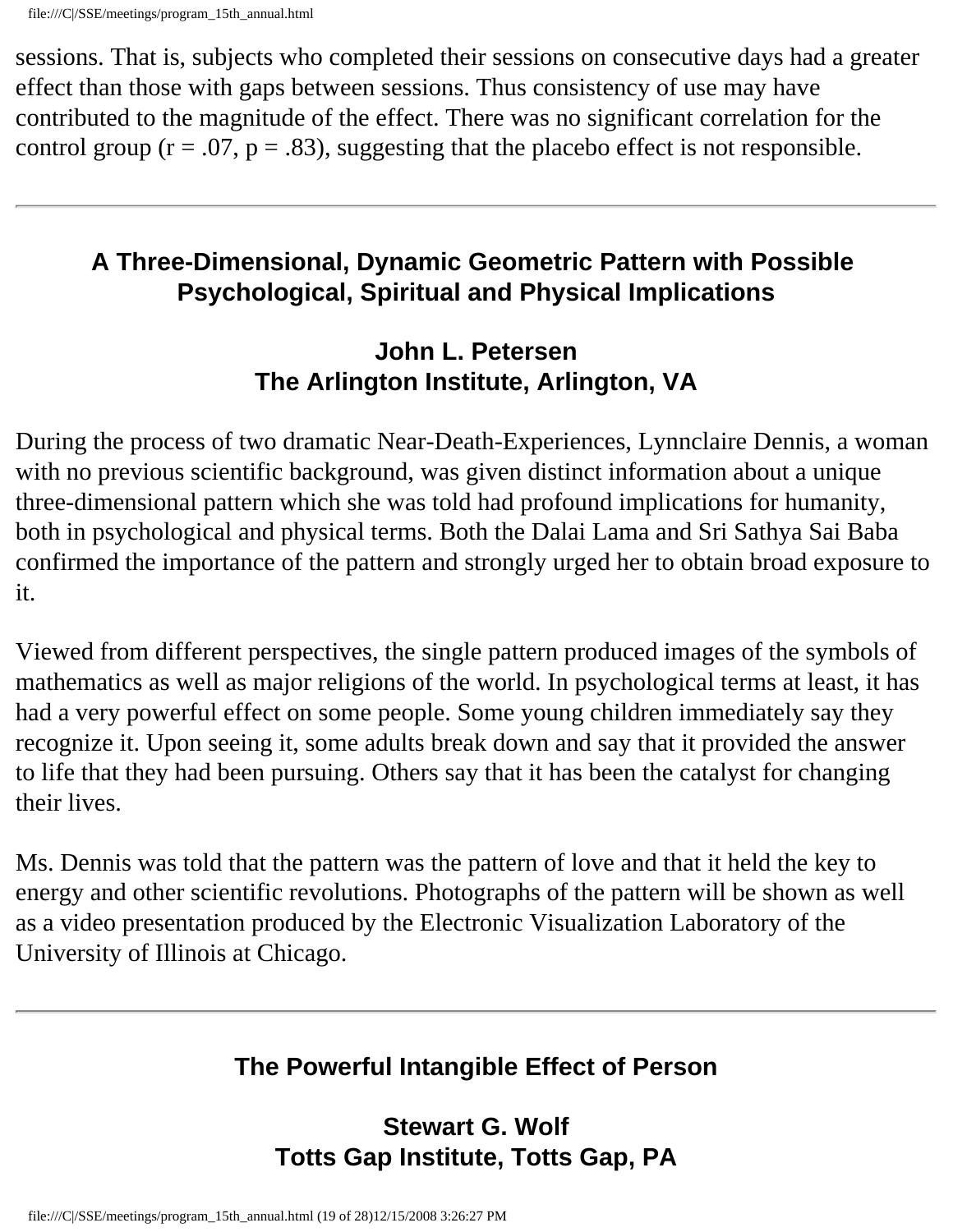A falling apple is said to have triggered Isaac Newton's discovery of gravity. It was a dog's heart rate that made Horsely Gantt aware of the effect of person. Both forces, although intangible, powerfully affect behavior, one of inanimate, the other of animate bodies. No one has yet discovered the mechanism responsible for either of these forces.

The Effect of Person is evident in the overpowering influence of certain political leaders throughout history. It is also evident among musicians, lecturers, salesmen and con men. It is also highly relevant in the realm of health and disease. Biology and medicine have self consciously avoided studying intangible forces whiles physicists have focused on intangibles for some of their most formidable contributions.

I will present experimental data illustrating the effect of intangibles on the tangible structures of the body in health and disease and in relation to sudden death.

# **A Controlled Study of Paranormal Healing**

# **Bruce Greyson University of Virginia Medical School**

A variety of studies have suggested that psychic healing can augment the therapeutic effects of traditional medical treatments. A particular meditation technique developed by Lawrence LeShan, Ph.D., as a teachable skill has been used for 27 years as an adjunct to traditional medical treatment of a variety of pathological conditions, and can be performed either at a distance or in the presence of the patient. Anecdotal observations suggest that this noninvasive technique appears to stimulate a patient's natural capacity for self-healing, enhancing the positive effects of medical technologies and interventions.

This investigation used a randomized, double-blind, prospective experimental protocol to study the therapeutic effect of distance healing on patients with major depression receiving traditional treatment with antidepressant medication and psychotherapy. Adult patients (N=40) admitted to an inpatient psychiatric unit for major depression, aged 19-81 years, were randomly assigned to either an experimental or control group. All subjects received standard treatment for depression; in addition, experimental group subjects received distance healing daily for 6 weeks by volunteers trained in LeShan's meditation techniques. Outcome was measured weekly for 6 weeks and then biweekly for 6 more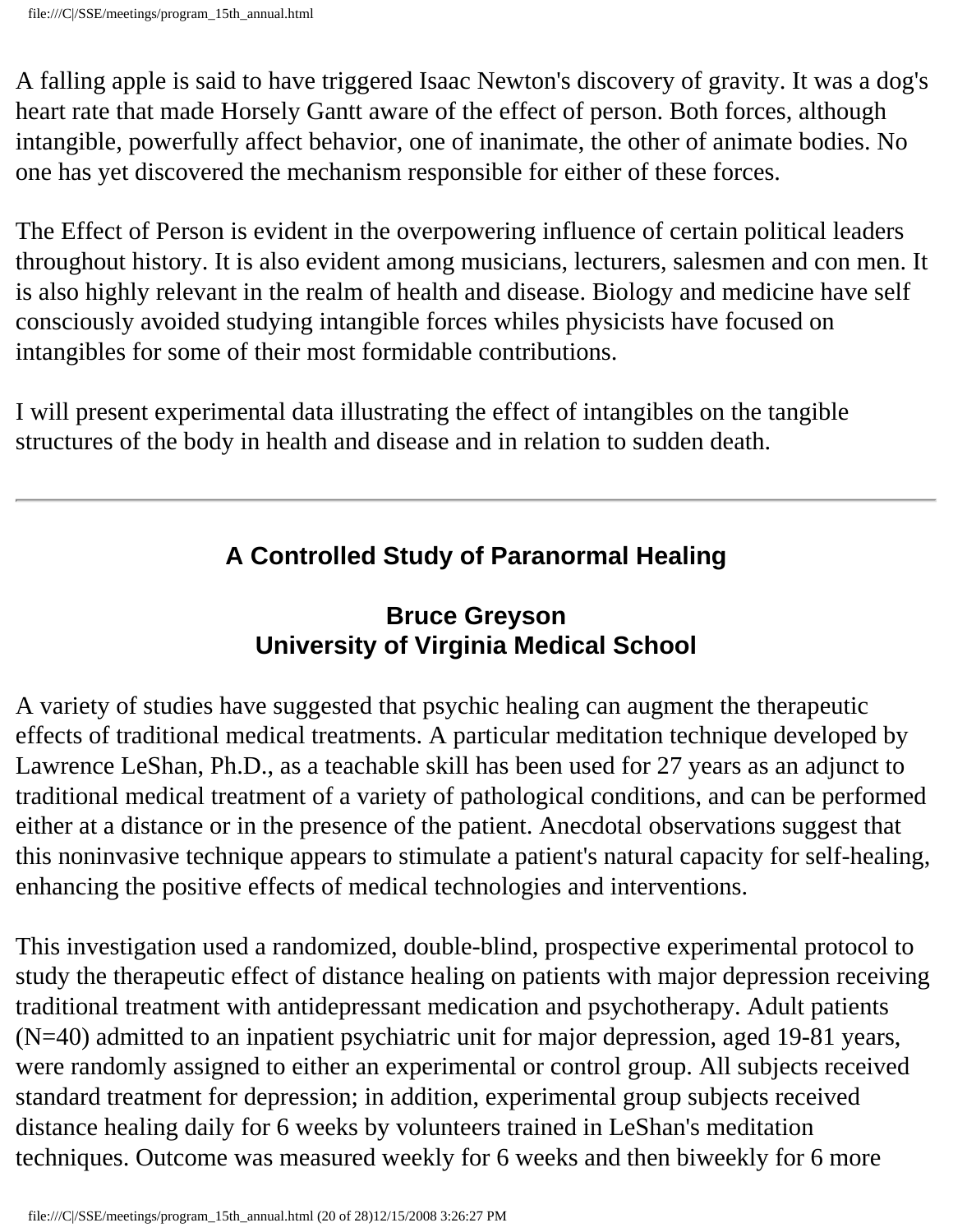weeks, using the Hamilton Rating Scale for Depression, Brief Psychiatric Rating Scale, Global Assessment of Function, and visual analog scale for depression. Results indicated a nonsignificant trend for experimental subjects to show greater improvement than control subjects in depression, general psychopathology, and overall subjective distress. Among experimental subjects, favorable outcomes were significantly correlated with number of healing sessions received and with healers' ratings of the "strength" of the healing sessions.

# **Terminological Problems Related to Psi Healing**

### **Savely L. Savva Monterey Institute for the Study of Alternative Healing Arts, 400 Virgin, Monterey, CA, 93940**

The widely used term "energy healing" as well as the related descriptions of prana, Qi, etc. as vital energy seem to be inappropriate. The accepted definition of energy in physics is the ability to produce work or heat. The latter can be described in an invariant form:  $W =$ F x dC, where W is work, F is a generic force and C is a generic coordinate (for instance, p x dV, F x dl, T x ds, e x dV, etc.). Although common languages use the word energy metaphorically as the ability to produce physical or mental work (in humans, particularly), the source of such work seems to come only from food through metabolic processes. A healing communication produced by a healer (through his/her intent) and manifested in 'energizing' or restoring the physiological function of a recipient is most likely a transfer of information rather than energy. The energy required for such a transfer of information may come from the healer's metabolic processes.

A problem presents the seeming independence of the effect of the communication from distance, as many studies indicate. In order to solve this problem further development is needed of previously proposed concepts of implicative connections and/or of the nonlocality phenomenon found in quantum mechanics. Less known in the U.S. but an interesting approach was proposed by Professor A., Denisov who suggested that a unit of information is the fundamental unit of matter. In his concept the transfer of telepathic or healing information occurs through excitation of the fundamental information field, not as a transfer process. In order to avoid confusion, it is preferable to use more general terms such as Yhealing or psychic healing with a reference to a particular technique used or a tradition.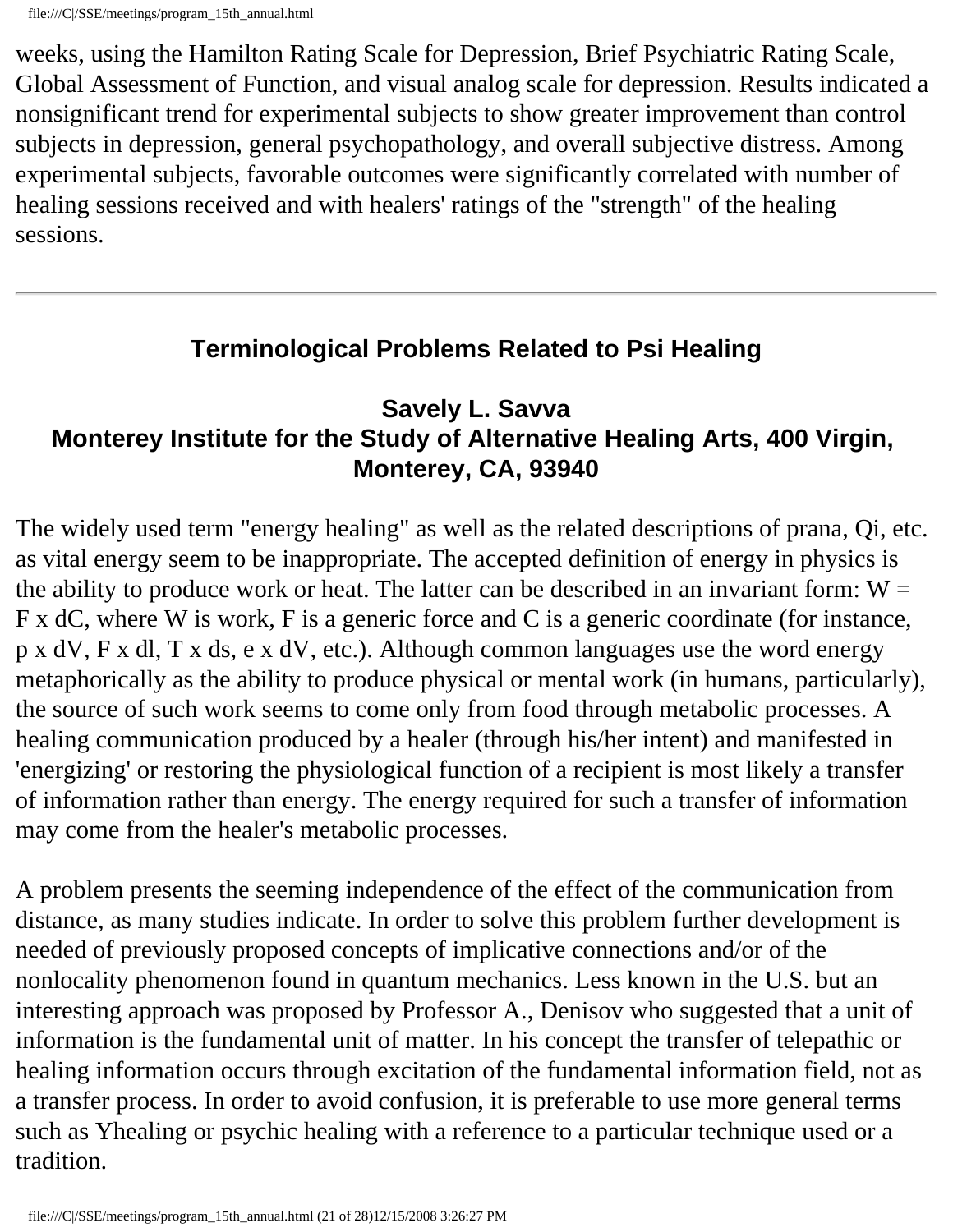#### **Effects of Sympathetic Magic Healing Techniques on the Physiology of a Remote Person**

### **Jannine M. Rebman, Dean I. Radin, Russell A. Hapke and Kelly Gaughan Consciousness Research Laboratory, University of Nevada, Las Vegas, NV**

In studies examining the effects of mental attention on remote human physiology, one person (the healer) is asked to mentally cause another, remote person (the patient) to become either calm or activated at randomly assigned periods. To help the healer focus on the patient, two forms of feedback are typically employed: the real-time physiology of the patient, or a real-time video image of the patient. The present study examined whether results could be obtained with real-time feedback by concentrating on a likeness of the patient.

The patient was asked to create a doll in his or her likeness, and to include momentos, pictures and an autobiographical sketch in a kit designed to represent them. The healer used the materials in this kit to make a sympathetic connection with the patient. During the experiment, there were no other links, real-time or otherwise, between the healer and the patient.

Results of the experiment, which involved three people who alternately played the roles of healer, patient, and experimenter, significantly replicated earlier studies suggesting that mental attention can influence remote human physiology. This study also indicated that physiology can be affected even without feedback.

# **Christian Science - A Very Controversial Religion and Science**

# **H. D. Froning, Jr., 5450 Country Club Drive, Flagstaff, AZ 86004**

Approximately 125 years ago a woman, Mary Baker Eddy: experienced a miraculous healing from a serious injury, diagnosed as fatal by her doctors; spent years of almost fulltime prayer, meditation and bible study to learn how she was healed; and founded an extremely controversial religious movement called "Christian Science". Christian Science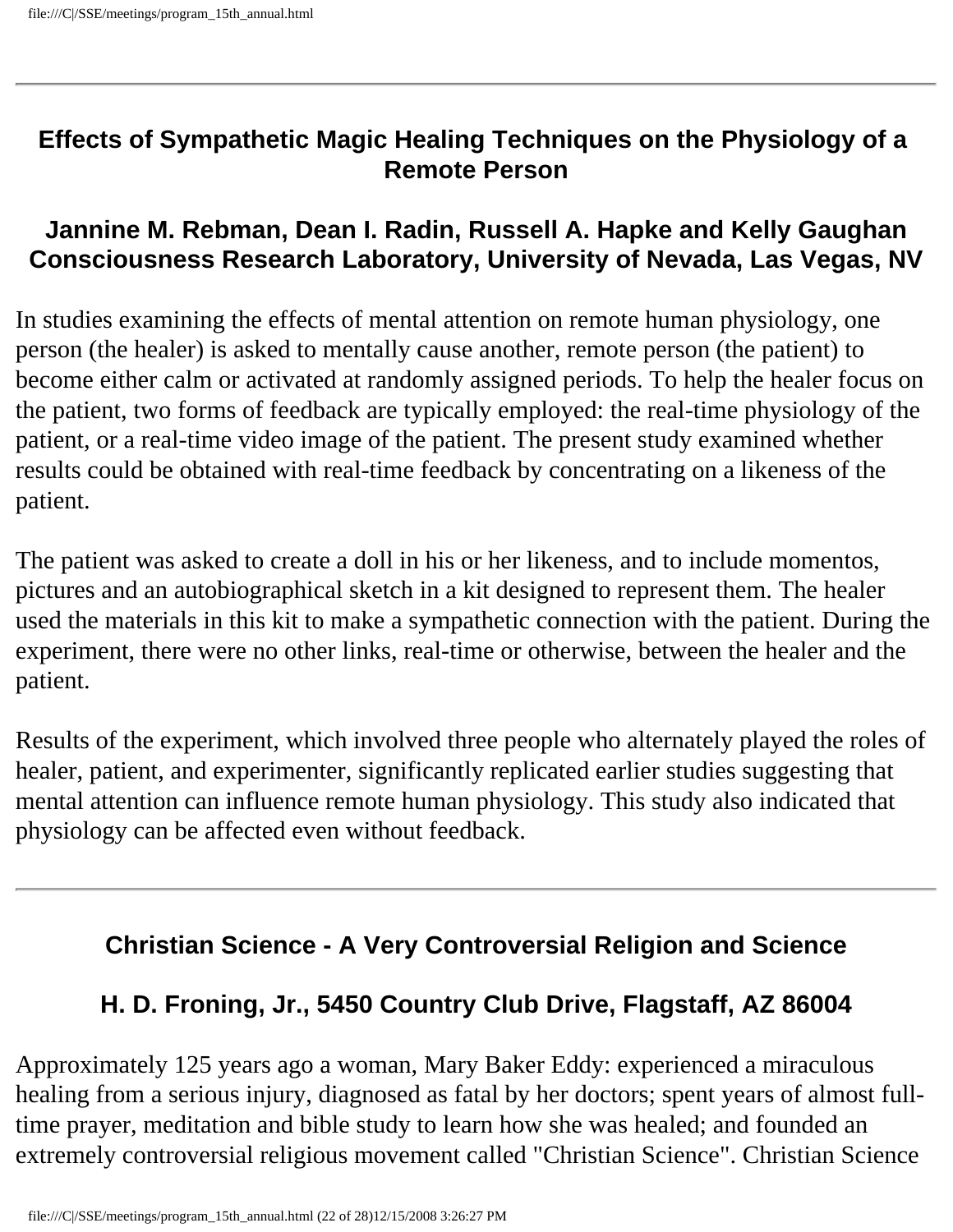(CS) emphasized restoration of physical and mental health by purely spiritual means and received instant resistance because some of its ideas were contrary to doctrines of certain Christian sects, and orthodox medicine and science. Nevertheless, it was Christian in that it was based upon Christianity and science in that its hypotheses were testable by practical application to the healing of physical discords and deformities and by ability to obtain reasonable repeatable results. And CS healing is still being practiced today.

The paper summarizes the epistemology of CS, contrasting its required leaps of faith, and conceptual problems with those of atheistic and Judeo-Christian world views; the explosive initial growth of CS and its enormous numbers (many thousands) of authenticated and well-documented healings of maladies such as heart disease, polio, cancer, tuberculosis, lupus, cataracts, in latter stages; and medical resistance which has included prosecution of CS parents in the criminal court system — in several instances when CS could not heal their children.

The radical reliance of CS on mind rather than medicine for healing has prevented its acceptance by most of society. However, its strict emphasis on controlling and correcting mental states -- rather than focusing upon perceived states of matter — provides an interesting perspective on many topics of interest to SSE membership. Thus, the CS perspective on SSE topics such as subtle energies, mind-matter interactions, and consciousness, are briefly mentioned.

# **Personality and Abilities of Children Claiming Previous Life Memories**

# **Erlendur Haraldsson University of Iceland**

Young children who claim memories of a previous life can be found in many countries, particularly in Asia. The child frequently states where he/she lived previously, often claims violent death in the previous life and shows phobia/philias, and sometimes has birthmarks or deformities that he/she associates with the previous life. The Gudjonsson Suggestibility Scale, Raven Progressive Matrices, Peabody Picture Vocabulary Test, and the Child Behavior Checklist were administered to 30 children in Sri Lanka who, mostly at an earlier age, had consistently been claiming memories of a previous life. They had greater verbal skills and better memory than their peers, performed much better in school, and were more socially active, but were not more suggestible. As judged by their parents,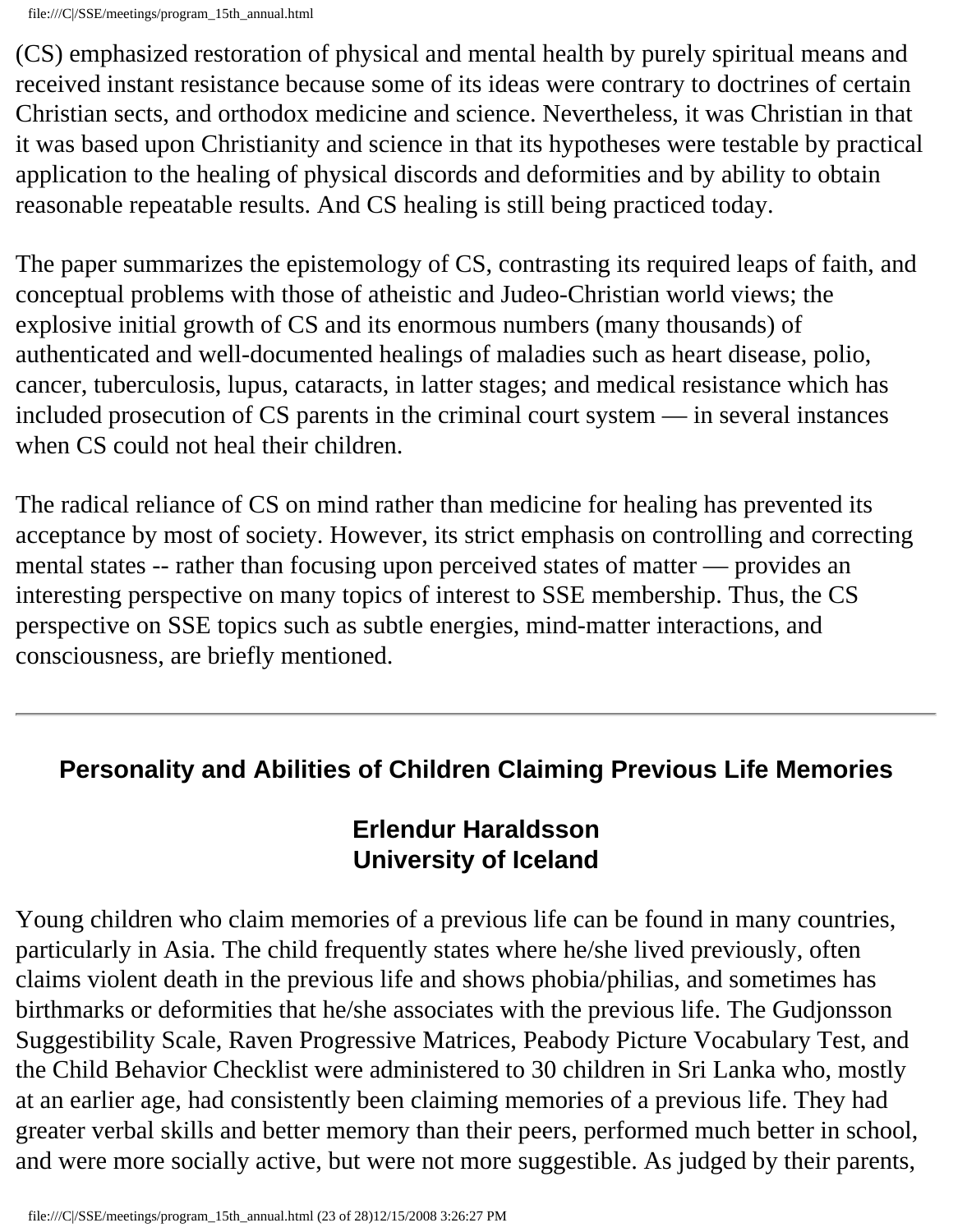they had a higher Child Behavior Checklist Problem Score than their peers, but not according to their teachers.

# **Is it Possible to Induce Protective Effects with Serial Agitated High Dilutions**

**Wayne B. Jonas Office of Alternative Medicine, National Institutes of Health** 

No abstract.

# **Research in Acupuncture**

# **Claire M. Cassidy Traditional Acupuncture Institute, Columbia, MD**

The study of alternative medicine demands attention to a fundamental methodological question: "How can we accurately study systems whose explanatory models lack the paradigm characteristics that gave rise to western science?" Normal — or "modern" bioscience functions within a metaparadigm that seeks a singular reality and uses a logic based in oppositional duality, reductionism, and materialism. In the post-Flexner era, Biomedicine accepted this form of science and increasingly measured efficacy from its perspective. The limits of this approach have become increasingly visible; they are yet more apparent when studying healthcare systems that posit mechanisms of actions that do not 'make sense' within the materialistic metaparadigm. The concept of 'chi' in Acupuncture is one of these, with its associated meridional anatomy. To adequately study Acupuncture, we must account for its explanatory model in research design, and this demands the application of a postmodern approach to science. This point is developed within a four-question framework for medical research. Each question provides pivotal data, yet each also requires a different form of research. Methodological issues associated with each questions are discussed with examples from Acupuncture research. The paper ends of emphasizing the need to stop studying Acupuncture as if it were an odd form of Biomedicine, and to begin studying it in terms of itself.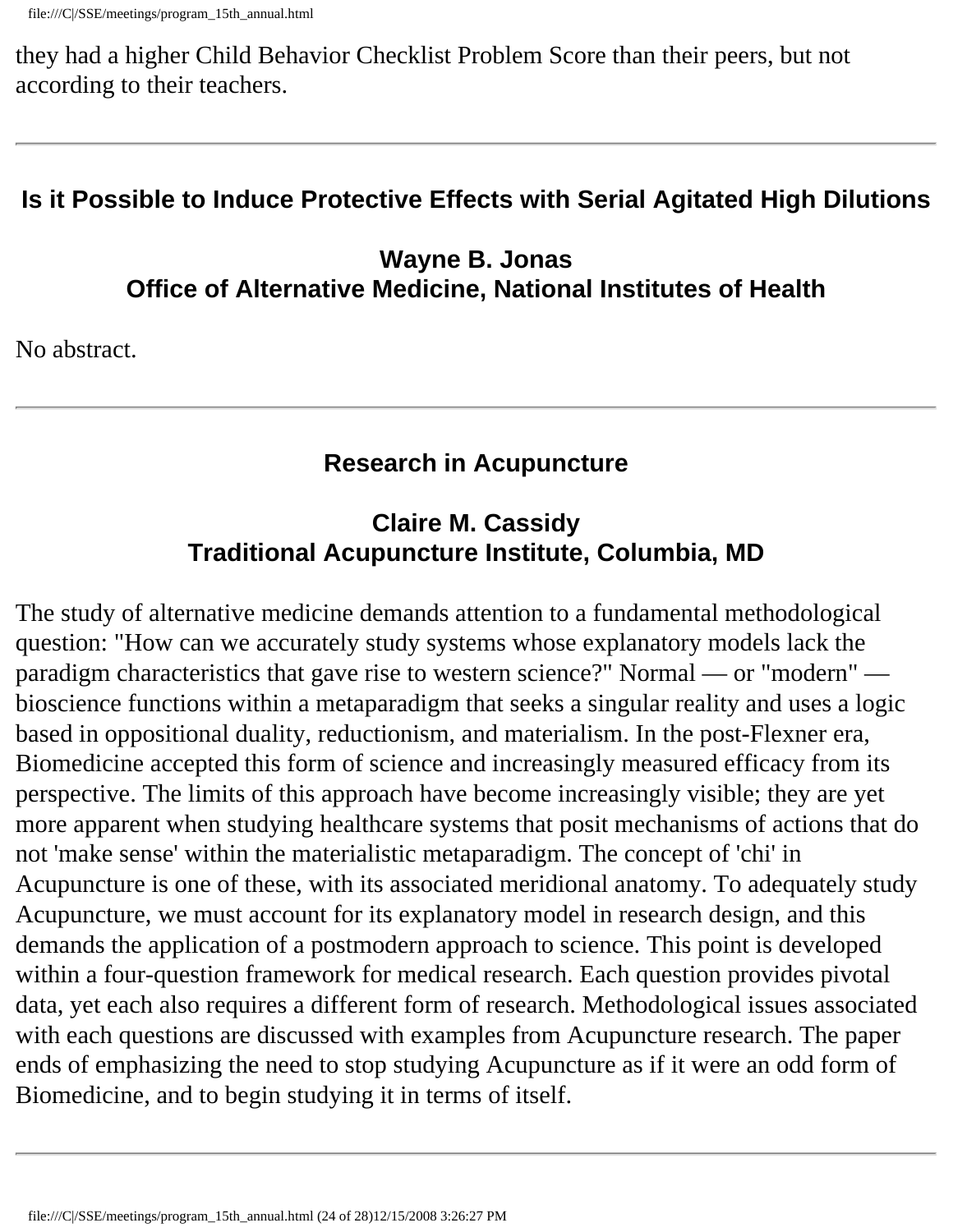### **Microbial Mysteries: Rethinking Pleomorphism in Biology and Medicine**

### **Beverly Rubik Institute for Frontier Science, 7711-D McCallum St., Philadelphia, PA 19118**

Pleomorphism is an old concept in biology that refers to the multiplicity of forms of microorganisms. Microbial life appears to be infinitely creative in varying its cellular forms and functions in relation to its environment. Moreover, certain pleomorphs known as cell wall-deficient microbes can penetrate host eukaryotic cells such as human cells and become internal parasites, producing cryptic infections. Microbial life in the natural world is in the habitat of human and animal cells, not synthetic media as is used in conventional microbiology. Unfortunately, the latter has focused on microbes grown in such media, in which only "classical" forms appear. Conventional microbiologists chose to ignore the huge variation in microbial forms in delineating species. Given the variety of such forms, the concept of distinct microbial species based on morphology, staining properties, etc., becomes questionable. In addition, pleomorphism may be an important but neglected factor in the origin and evolution of life.

Cryptic forms of microbes are found in the blood and other tissues of normal people, and different forms are seen in the blood of those suffering from infections or chronic degenerative disease. However, these are dismissed by mainstream medicine as artifacts. Evidence for microbial pleomorphism and its relation to health and healing has a long history involving the research of mavericks such as Reich, Rife, Enderlein, and Livingston-Wheeler. Moreover, today, it has emerged again in the etiology of certain old and "new" diseases, including cancer, AIDS, tuberculosis and even the black plague of the Middle Ages that has once again resurged. There is also the advent of "mad cow disease", believed to be caused by cryptic, pleomorphic microbes called prions.

Today we must reconsider the nature of an infection by a bacteria or virus. The "opportunistic infection" in AIDS admits that the natural flora of the body has turned virulent, but why and how? In relation to this, it is estimated that we are made up of 10 times more microbial cells than human cells that live in harmony most of the time. The concept of pleomorphism offers us new insights into the etiology of disease, stresses the importance of the bodily "terrain" in health and healing, and of symbiotic relationships of microbial and human cells. These considerations may lead to breakthroughs in understanding various diseases and their treatments.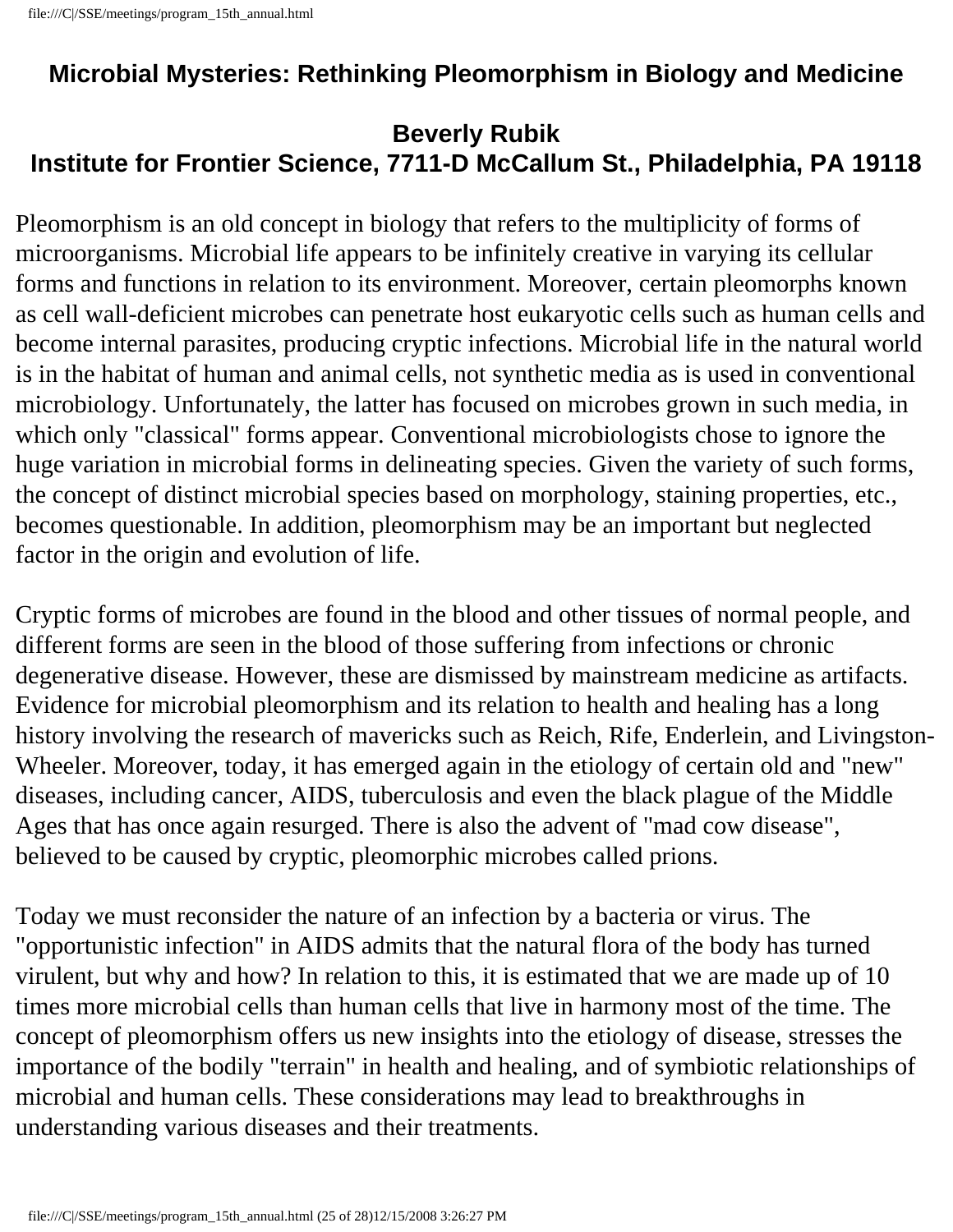### **Information and Sensory Perception**

#### **William D. Rowe Alexandria, VA**

A an organism, human awareness of the external, physical world is through information supplied by one's senses, subject to their limitations and subjective interpretations. There are five conscious senses, and at least two other senses that become conscious when significantly challenged, exclusive of the homeostatic processes of the body. Each of these senses have unique characteristics, limitations, and in some cases mechanical means of amplification. The input, information transfer capability of these senses are evaluated from a measurement theory perspective. There may be other such senses. If so, how do we detect, evaluate, and verify their nature?

When we try to gain information in the other direction, namely what goes on internal to the organism, the processes are quite different. We can measure physical and biological aspects of the organism, but the internal aspects of consciousness and the psyche are only measured through communication from one human to another via verbal, graphic, textual, and aural processes. What is the information capacity of these channels? How are they processed? Are there other means of communication not fully identified?

This paper presents an initial attempt to structure what we do know about sensory perception, both outward and inward, as a means to address less obvious sensory channels in a more rigorous manner. Verifiable, repeatable measurements are the only way of establishing the existence and capacity of sensory and communication channels. If the underlying processes are changing, or are intermittent, or the signal is weak in a field of high noise, or our detection capability is deficient, and all combinations of these, such measurement is difficult. anecdotal data cannot provide verifiable data, but can point to testable, falsifiable hypotheses for which suitable measurements may be made. An organized structure of what we do know about sensory perception and communication and an understanding of uncertainties inherent in the detection and measurement may provide insight into approaches for better identification, detection and measurement of sensory processes, known and unknown.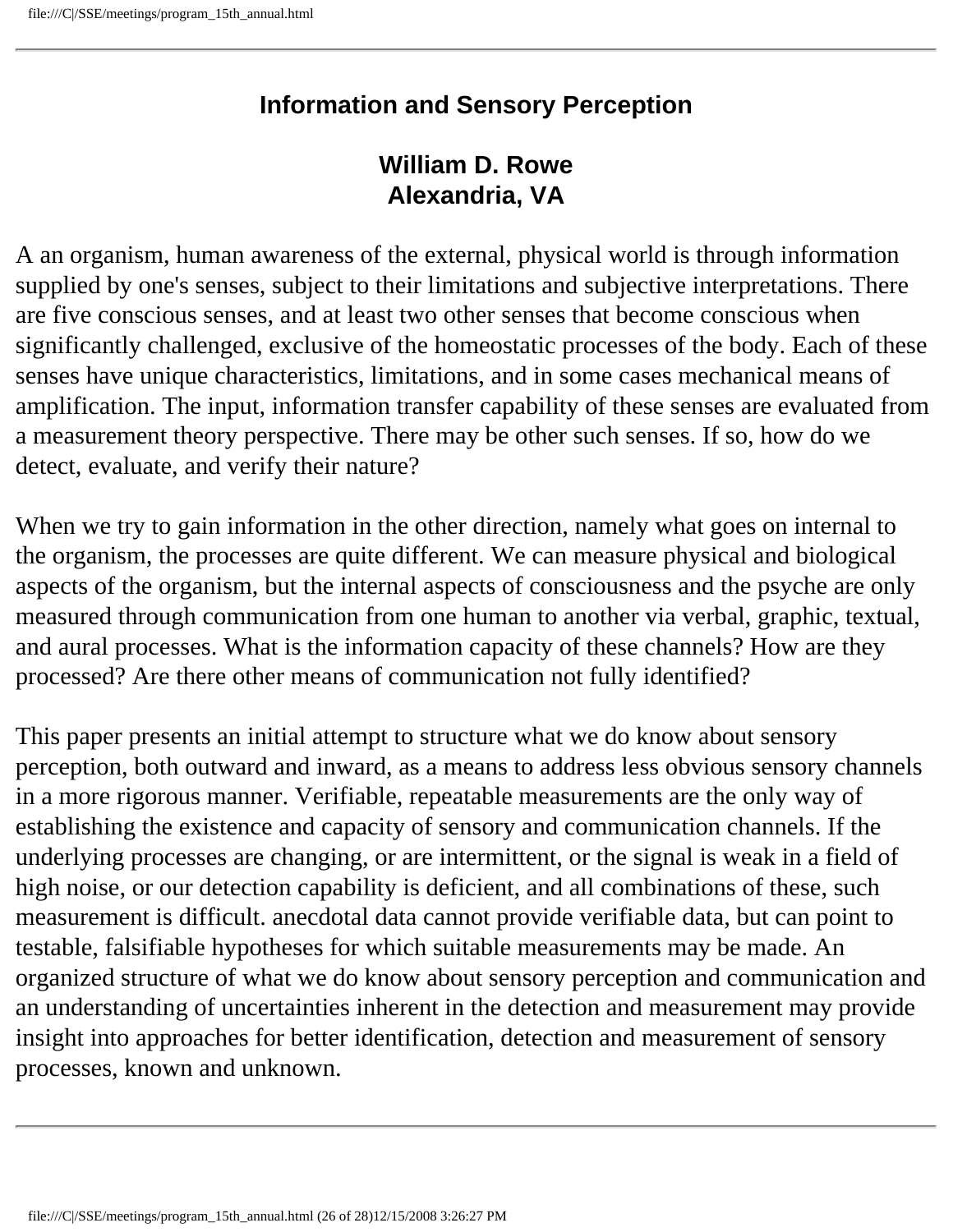# **Investigation of an Alleged PK Superstar**

# **Stephen E. Braude Philosophy Department, University of Maryland, Baltimore County**

For the past several years, enthusiastic claims have circulated about Joe Nuzum, an alleged PK superstar who reportedly produces a variety of observable psychokinetic effects. In November, 1995, I supervised two sessions in New York with Joe, the aim of which was to obtain high resolution video of Joe's phenomena under well-controlled conditions. But Joe claimed to find the environment for the first night's session inhospitable, and the next night's session was accordingly held in the more comfortable, but uncontrolled, setting of Joe's suite. Although some phenomena were taped that night, it was impossible to determine, under the unsatisfactory conditions that prevailed, whether they were due to psi or chicanery.

As a result, a second series of sittings was scheduled again in New York for March, 1996, in order to see if similar or better phenomena could be elicited under more satisfactory conditions. But Joe did not adhere to the conditions specified in advance, and when I tried to inspect the props he brought with him, he became defensive and hostile, and claimed that my skepticism undermined his ability to do a demonstration that evening. The next day Joe announced that if I were present for the evenings session no phenomena would occur. As a result, I agreed not to participate. At the informal session held in my absence, nothing of interest occurred.

One could reasonably conclude at this point that Joe is a fraud who tries consistently to subvert or circumvent reasonable controls. If Joe is a genuine psychic, as his supporters continue to maintain, he at least seems to be of no value as a subject.

# **Wishing for Good Weather: A Natural Experiment in Group Consciousness**

### **Roger D. Nelson Princeton Engineering Anomalies Research, School of Engineering and Applied Sciences, Princeton University, Princeton, NJ 08544-5263**

It is common to hear remarks about how surprisingly often the weather is good and the rain holds off, during the four-day celebrations of Alumni Reunions and various